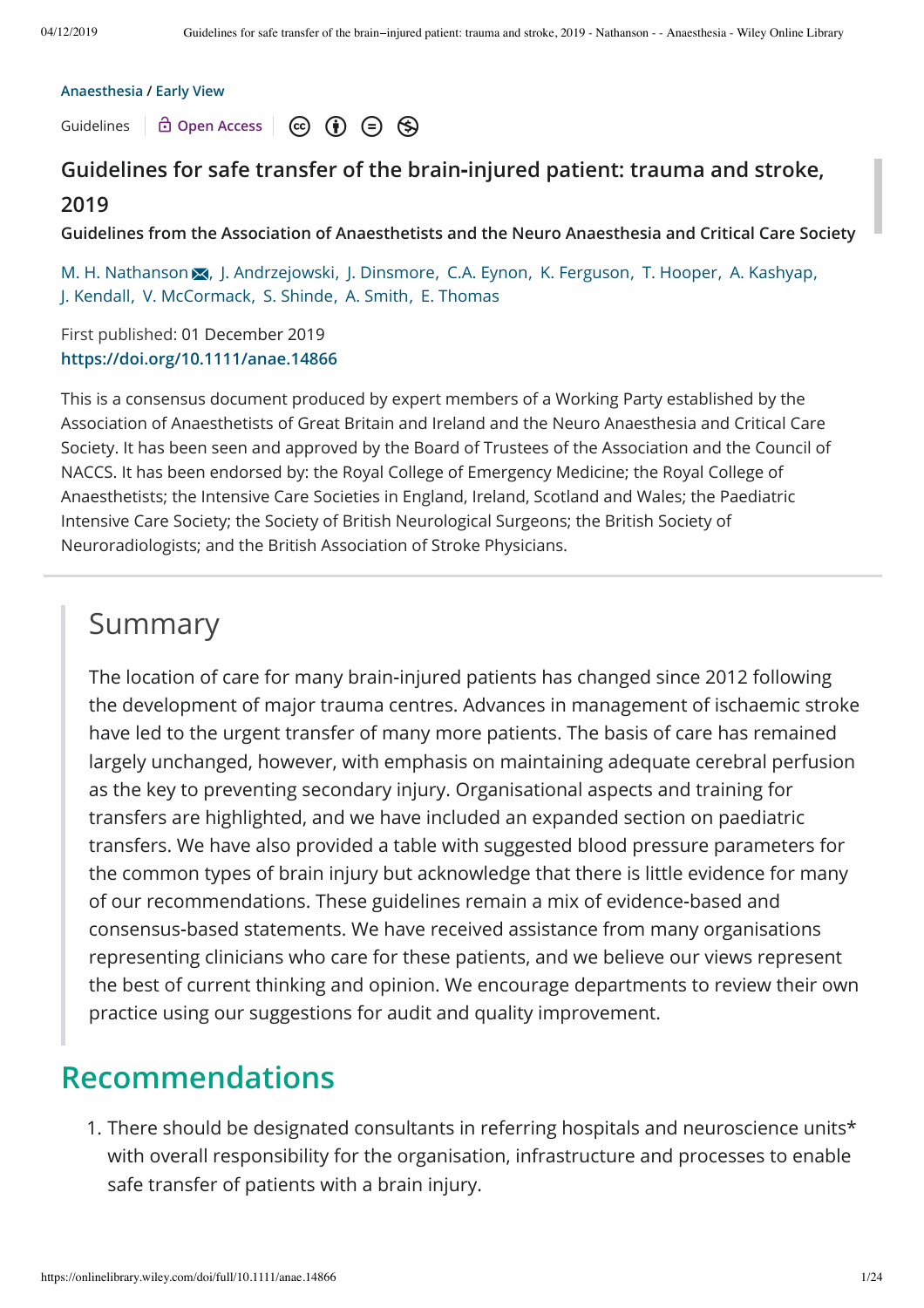- 2. Local guidelines should be drawn up between referring hospitals, neuroscience units and local ambulance services and should be consistent with these national guidelines.
- 3. The transfer of responsibility for the patient's care should be agreed by both parties.
- 4. Although transfer is often urgent, resuscitation and stabilisation of the patient should be underway before transfer; avoid transfer of a hypotensive or hypoxic patient.
- 5. Patients with a Glasgow Coma Scale (GCS)  $\leq 8$ , a significantly deteriorating conscious level, for example, a fall in GCS of two points or more, or a fall in motor score of one point or more, and requiring transfer should undergo tracheal intubation and mechanical lung ventilation.
- 6. The Working Party has used a consensus technique to devise recommendations on blood pressure targets (provided in a table).
- 7. Patients with acute ischaemic stroke for thrombectomy should be transferred without delay; those with anterior circulation stroke rarely need airway intervention.
- 8. Patients with a brain injury should be accompanied by a clinician with appropriate training and experience in the transfer of patients with acute brain injury.
- 9. Monitoring during transport should adhere to published guidelines.
- 10. The transfer team should be in possession of a mobile phone for urgent communication.
- 11. Education, training and continuous audit are crucial and help to maintain standards of transfer.

\*The term acute neuroscience unit is taken to include neurology, neurosurgery, neuro anaesthesia, neurocritical care, diagnostic and interventional neuroradiology

# **What other guidelines and statements are available on this topic?**

Although guidelines on the management of brain‐injured patients (particularly traumatic brain injury) are available, practical advice for their safe transfer is not.

# **Why was this guideline developed?**

In 1996, the Association of Anaesthetists and the Neuro Anaesthesia Society (NASGBI) published *Recommendations for the Transfer of Patients with Acute Head Injuries to Neurosurgical Units*. In 2006, an update (*Recommendations for the Safe Transfer of Patients with Brain Injury*) was published. This is an update of guidelines that are now 13 years old.

# **How and why does this statement differ from existing guidelines?**

This update was conceived to take account of recent developments in the management of multiply‐injured patients (including permissive hypotension during resuscitation) and in those with acute ischaemic stroke by endovascular thrombectomy. We have included new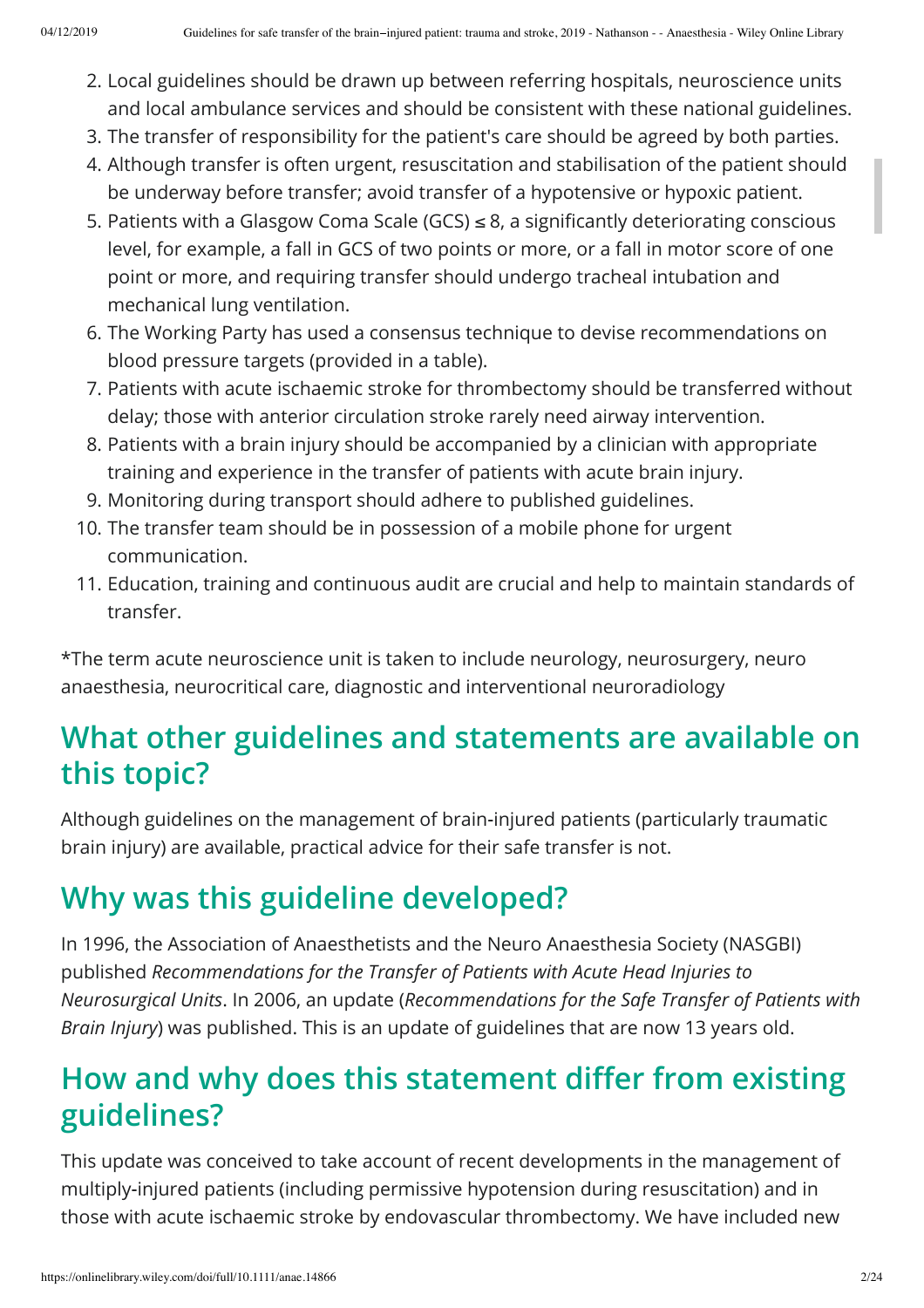suggestions on the management of blood pressure, based on the consensus view of the Working Party members.

# **Introduction**

The Working Party believes, empirically, that high‐quality transfer of patients with a brain injury will be associated with a better outcome.

Patients with an acute brain injury (which includes traumatic and non‐traumatic causes such as stroke) often receive their initial treatment at a local hospital, which may not have a neurosciences unit. Patients with major trauma in England will be triaged to a major trauma centre that will have an associated neurosciences unit. However, patients with an isolated head injury, those with undiagnosed major trauma, those without trauma (such as subarachnoid haemorrhage, intracerebral haemorrhage or stroke), and those who deteriorate while in hospital will require transfer between hospitals. In some regions, critical care networks and transfer groups have been established, but elsewhere patients with brain injury will require staff within a local unit to arrange and undertake a transfer. Similarly, transfers of patients within a hospital should be given the same care and planning as transfers between hospitals.

Transfer of patients with a brain injury is potentially hazardous if poorly executed. Patients can come to harm and long-term neurological outcome may be adversely affected. This can be avoided if sound principles are applied. Secondary brain injury is a consequence of cerebral hypoxia due to either reduced oxygen supply (i.e. raised intracranial pressure (ICP), hypotension or hypoxaemia) or increased oxygen demand (i.e. hyperthermia or seizures). Most principles of safe transfer are common to all seriously ill patients, but these specific risks apply to those with acute brain injury.

In 2015, a Care Quality Statement from the Society of British Neurological Surgeons advised: "*Admission to a regional neurosurgical unit for life*‐*saving, emergency surgery should never be delayed. Neurosurgical units should not refuse admission for patients requiring emergency surgery referred from their catchment population. The lack of critical care beds should not be a reason for refusing admission for patients requiring urgent surgery. Surgery remains the priority* and the appropriate post-operative critical care resources should be identified after surgery, *either in the lead neurosurgical unit or in another unit*" **1**. Although no precise time limit has been set between injury (leading to an expanding haematoma) and surgery, a maximum of 4 h is the commonly accepted target (although not evidence‐based) as it is clear that the sooner the haematoma is evacuated, the better for the patient. Similarly, patients with acute ischaemic stroke require mechanical thrombectomy as soon as safely possible. The Working Party recommends that networks should work towards to auto‐acceptance criteria for brain‐ injured patients (similar to those used within trauma networks).

## Recent developments in the management of stroke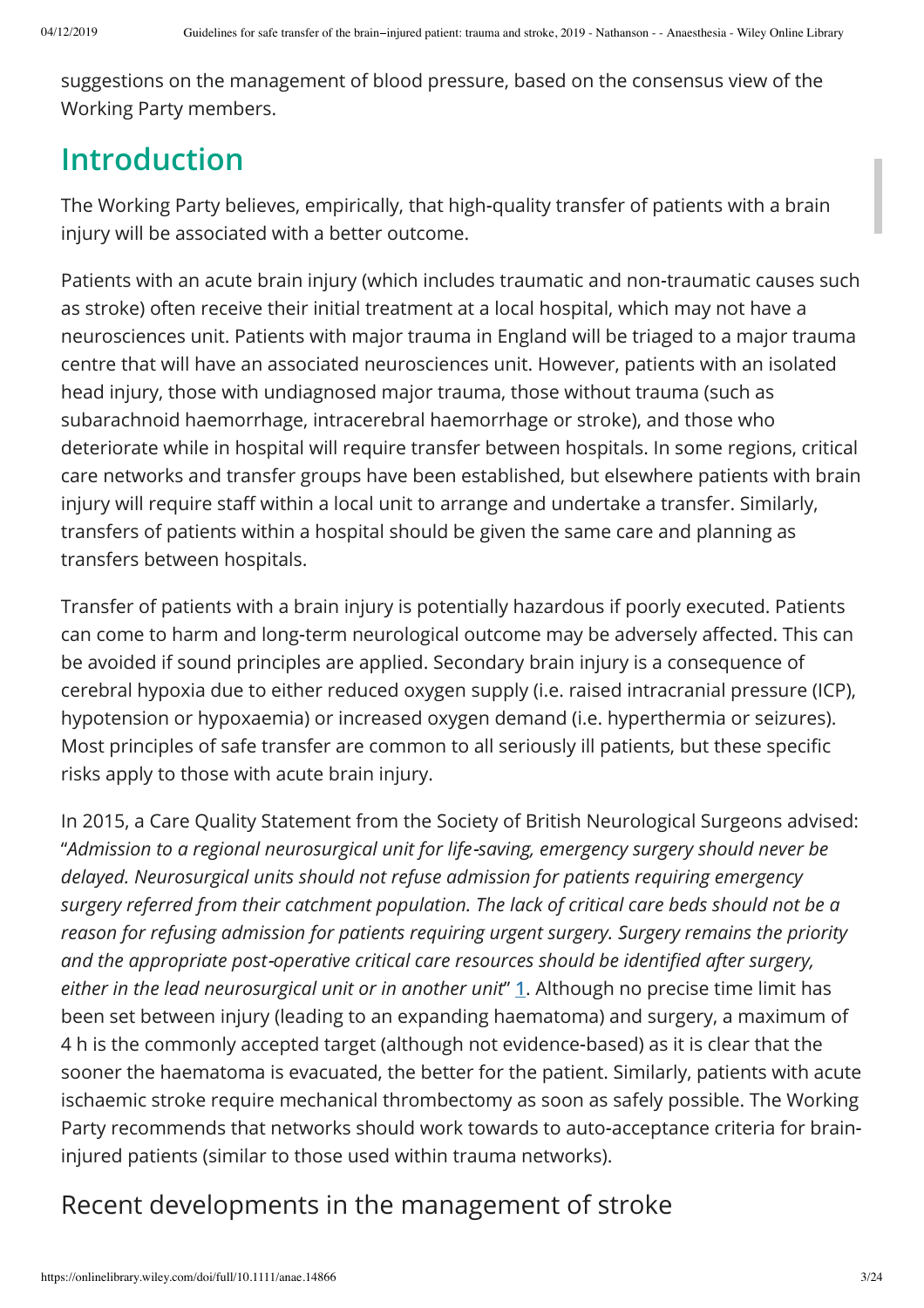Stroke is the third leading cause of death and disability in the developed world. Improving outcomes for acute stroke patients offers major benefits both to individual patients and society as a whole. Advances in care such as endovascular coiling for acute subarachnoid haemorrhage, mechanical thrombectomy for acute ischaemic stroke **2** and decompressive craniectomy for malignant middle cerebral artery infarction **3**, have resulted in the need for many patients to be urgently transferred to specialist neuroscience centres. The treatment of with acute ischaemic stroke is time critical. Currently, the standard treatment for acute ischaemic stroke in patients presenting with symptoms up to 4.5 h after onset is intravenous (i.v.) thrombolysis using tissue plasminogen activator **4**. Mechanical thrombectomy is recommended in addition to i.v. thrombolysis to treat patients with demonstrable proximal artery occlusions in the anterior circulation who can be treated within 24 h of symptom onset **2**, **5**, **6**. If i.v. thrombolysis is contra‐indicated (e.g. in a warfarin‐treated patient with therapeutic anticoagulation) mechanical thrombectomy is recommended as the first line of treatment **6**.

# **Organisational aspects**

These guidelines are provided for those responsible for planning, managing and undertaking transfer of brain‐injured patients. The aim is to provide not only practical guidance for ensuring safe transfer of individual patients but also to assist in local negotiations when establishing new or improving existing transfer arrangements.

For avoidance of doubt, where this document refers to anaesthetic departments, this is taken to include the hospital's critical care department.

The safe transfer of patients with brain injuries requires an effective partnership between the referring teams, the regional neurosciences or stroke unit, and the local ambulance service. As a result of the introduction in England of major trauma networks and trauma unit bypass tools in 2012 **7**, there are potentially a smaller number of patients with traumatic brain injury requiring secondary transfer to neuroscience centres. As noted above, developments in the management of acute stroke have led to an increase in the number of stroke patients requiring secondary transfer for specialist care.

Every hospital that receives patients with serious brain injuries should have facilities for resuscitation and diagnosis, including 24 h access to CT imaging. Appropriate staff and equipment should be available at all times to ensure a safe transfer to the neuroscience unit when necessary. Although it is the responsibility of the referring hospital to ensure safe transfer of the patient and decide whether tracheal intubation and ventilation are required, planning for the transfer should be shared between the referring hospital and the receiving unit. There should be a designated consultant within the hospital who has overall responsibility for secondary transfers and a consultant at the neurosciences unit who has overall responsibility for receiving transfers. The time to undertake these duties should be recognised in job plans.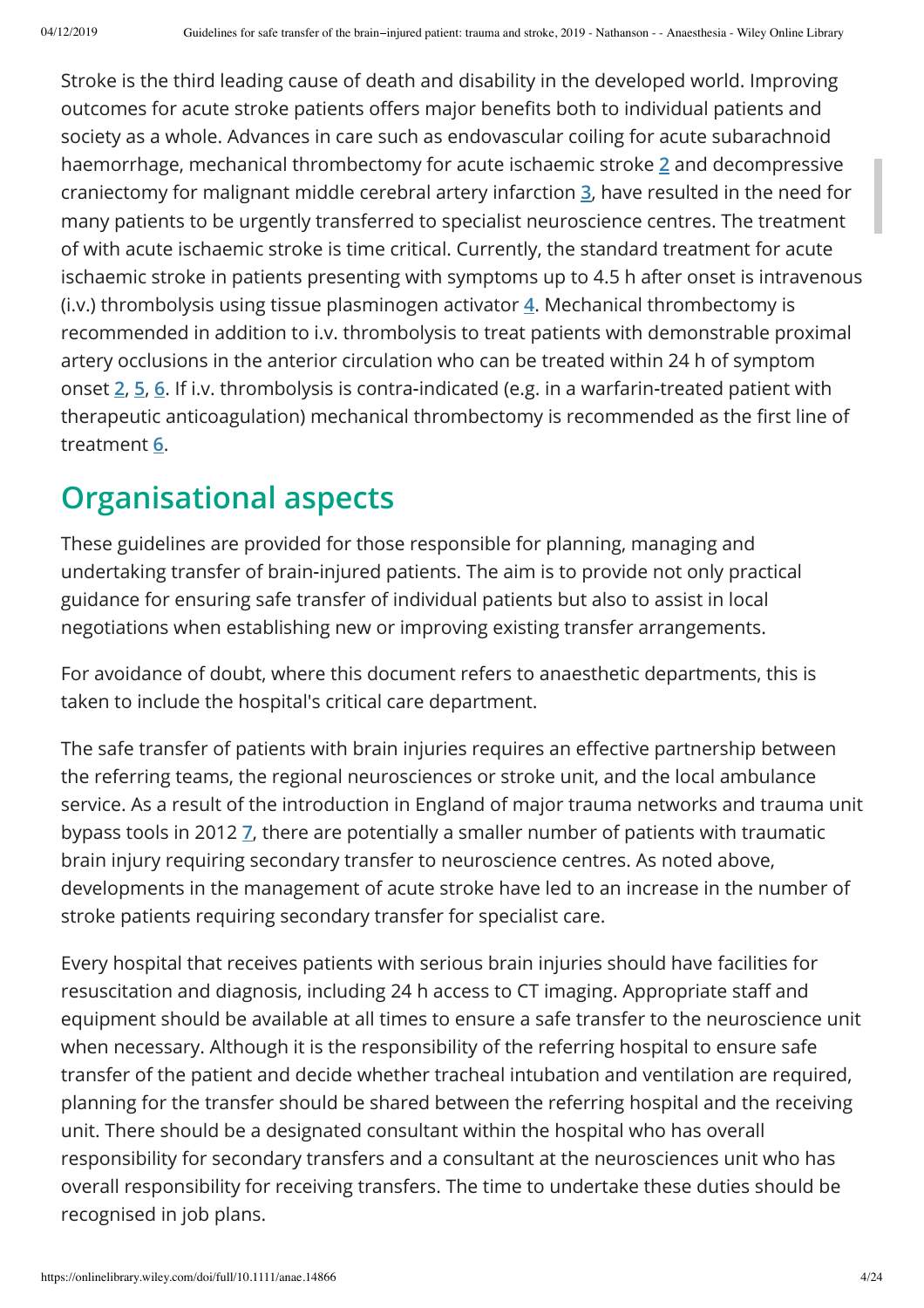The responsibilities of the designated consultant for transfers include logistics, training, audit and planning between the parties involved. Rotas of doctors and other healthcare sta involved in transfers should take account of this work to allow staff of adequate seniority to be released from other duties. Managers should recognise that there are signicant resource implications to the transferring hospital's on‐call anaesthetic team.

### Transfer agreements

Local plans should be agreed between the referring hospitals and the neurosciences unit in advance. They should be subject to regular review and audit which should be the responsibility of the specialist centre. The anaesthetic department should be involved in developing these local plans and agreements and ensuring they are consistent with established national guidelines. Guidelines do not replace clinical judgement but provide a safe framework within which judgement can be exercised and which can form the basis for audit and governance. Any governance problems should be brought to light and discussed openly among the network partners.

Agreements should include:

Which patients should be referred and what information should accompany them (including details of how to ensure timely essential image transfer);

Which patients require immediate emergency transfer (acknowledging that time‐sensitive brain‐injured patients should be prioritised appropriately);

Who is the primary contact responsible for accepting the patient and how to contact them with alternatives if this primary contact is not immediately available;

What to do if there are unexpected clinical changes before, or during, the transfer;

The preparations and arrangements for the journey itself so that there are no unnecessary delays;

How to contact the ambulance service including clear information regarding the urgency of the transfer required, the necessary qualifications of the ambulance crew and the nature of the vehicle required (e.g. ICU equipped, bariatric);

The standards of care expected for the patient and the level of education/training required by the accompanying team;

Clear details as to where the patient is to be received (e.g. ITU/theatre suite/radiology suite/ward/Emergency Department etc.);

The point at which the responsibility for the patient is transferred from the referring to the receiving team.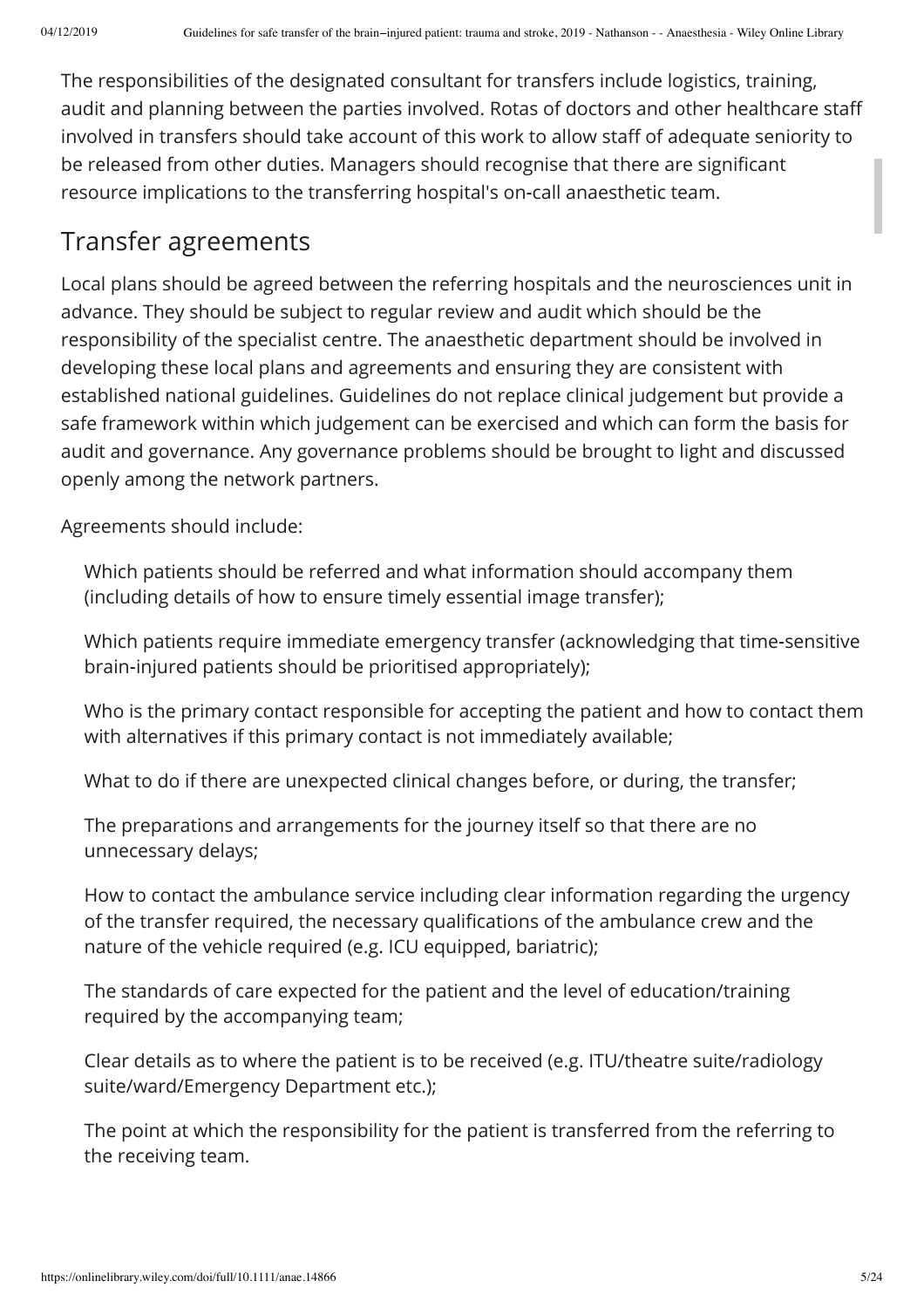Most transfers will be by land ambulance, but, for transfers over longer distances, local plans may include transfer by air. Many critical care networks have reached consensus with local ambulance providers to ensure that all Trusts have common standards for transfer equipment. These developments are highly desirable, and likely to result in better organisation and delivery of patient care.

## Staffing requirements

Staff shortages or the need to cancel routine work should not allow transfers of these patients to be compromised or substandard. The Working Party is aware that some centres use Advanced Critical Care Practitioners for chosen transfers. The type of clinician will, to some extent, be contingent on the dependency of the patient and local factors. A critically ill patient with an acute brain injury must be accompanied by a clinician with suitable training, skills, competencies and experience of brain injury transfers. They should be able to independently initiate, administer and modify pharmacology, physiology and lung ventilation to minimise secondary brain injury. In addition, they should be competent to perform independent drug‐assisted tracheal intubation of brain‐injured patients during the transfer if the situation necessitates it.

Retrieval teams have been set up in some regions and are of particular importance in paediatric practice. However, the speed of transfer required for brain‐injured patients may not permit a team to travel from the neuroscience centre; any unit receiving children with a brain injury should have a plan in place to undertake such a transfer (with appropriate paediatric equipment).

A trainee is working under distant supervision if there is no senior colleague/consultant travelling with them. Access to consultant advice, by mobile phone or equivalent, is essential. Changes in working patterns may reduce the availability of trainees for transfers and consultant time for transfers should be built into manpower projections. Shift arrangements should be taken into account when deciding who should accompany the patient. The Working Party believes a dedicated trained assistant should assist the clinician. This might be an operating department practitioner, an anaesthetic trained nurse, an ICU nurse or an Advanced Critical Care Practitioner.

Employers should ensure there is appropriate medical indemnity insurance for such transfers. In addition, the Association of Anaesthetists recommends that doctors are members of a medical defence organisation. Adequate death and personal injury insurance should also be provided for the members of the transfer team by the employer; existing employer insurance may be inadequate and local arrangements should be clarified. Such cover is a benefit of Association of Anaesthetists membership. Currently this cover is up to £1m.

## Stroke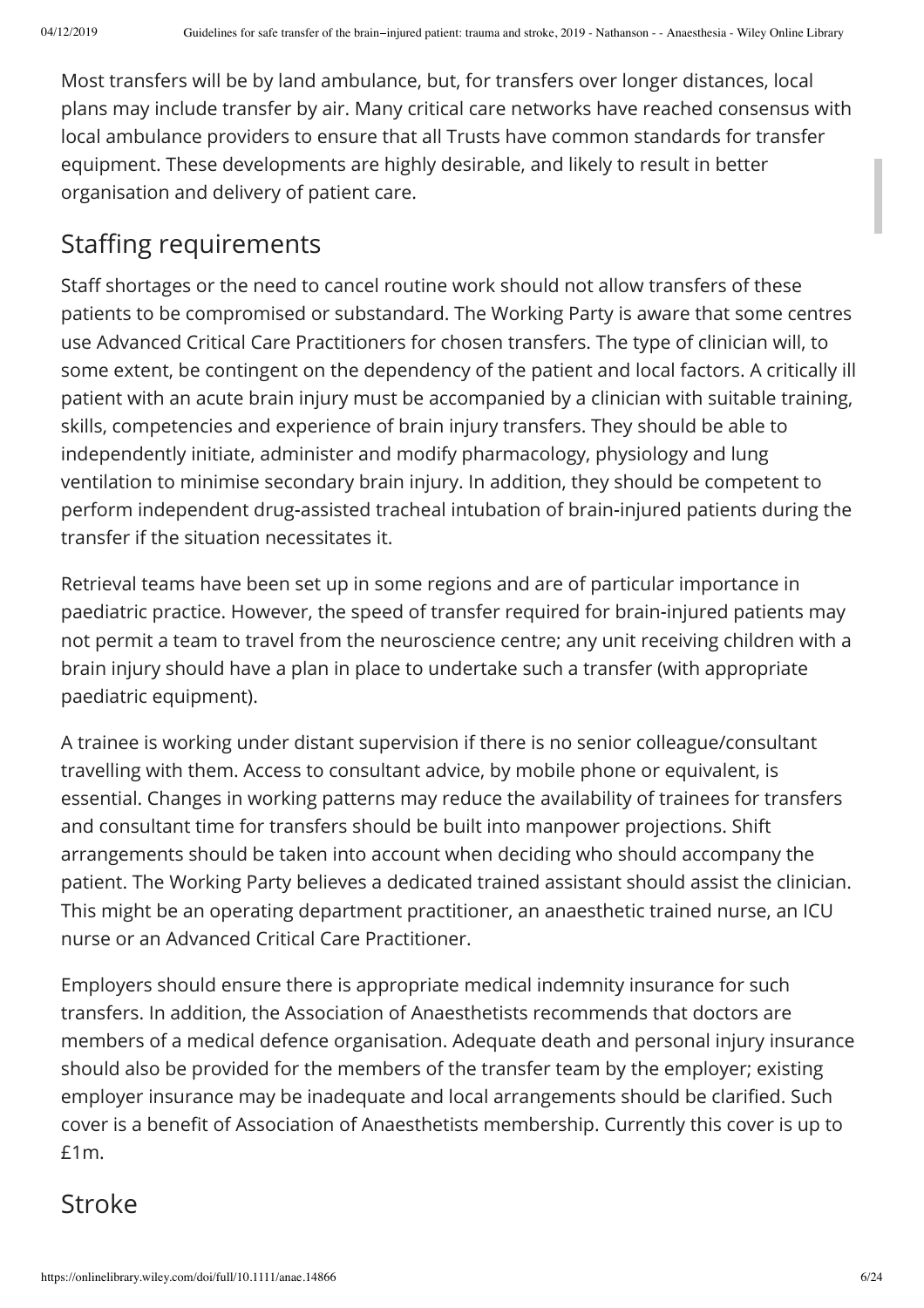The majority of patients with anterior circulation stroke will not need to be accompanied by an anaesthetist. However, a significant proportion of patients with malignant middle cerebral artery infarction, posterior circulation acute ischaemic stroke and subarachnoid haemorrhage will require critical care intervention and appropriate support for transfer.

# Education and training

Good practice depends on sound education, adequate resources of expertise, time for training and a commitment to quality. The consultant responsible for the organisation and oversight of interhospital transfers should ensure, and facilitate, good educational standards and arrangements for transfers. A fundamental requirement is that every member of sta likely to be involved in the transfer of seriously brain‐injured patients has undergone training in the theoretical and practical aspects of transport medicine (see Table **1**) **8**. The setting in which this education is provided will vary. Attendance at a simulator‐based course may be a suitable educational environment. Learning opportunities will range from mandatory induction courses for new hospital staff to multidisciplinary training courses on transfer medicine. The latter are now run in a number of centres and may be particularly appropriate for consultants responsible for developing and maintaining standards for transfers. The development of competency in the management of the critically ill, but stable, ventilated patient requiring interhospital transfer is a core learning outcome at the intermediate level of specialty training in anaesthesia.

#### **Table 1.** Components of training for transfers

| Principles of managing a patient with an acute brain injury       |
|-------------------------------------------------------------------|
| Principles of ATLS or the European Trauma Course                  |
| Adverse physiological changes associated with moving a patient    |
| Manual handling                                                   |
| Practical aspects of working in an ambulance or aircraft          |
| Knowledge of the equipment and drugs used in transfer             |
| Legal and safety aspects of transfer                              |
| Communication and other non-technical skills such as team working |
|                                                                   |

Paediatric regional transport teams are involved in outreach education meetings involving case discussions and paediatric stabilisation training days, which allow multiprofessional, table‐top exercises and simulation training to ensure safe transfers.

# **Preparation for transfer**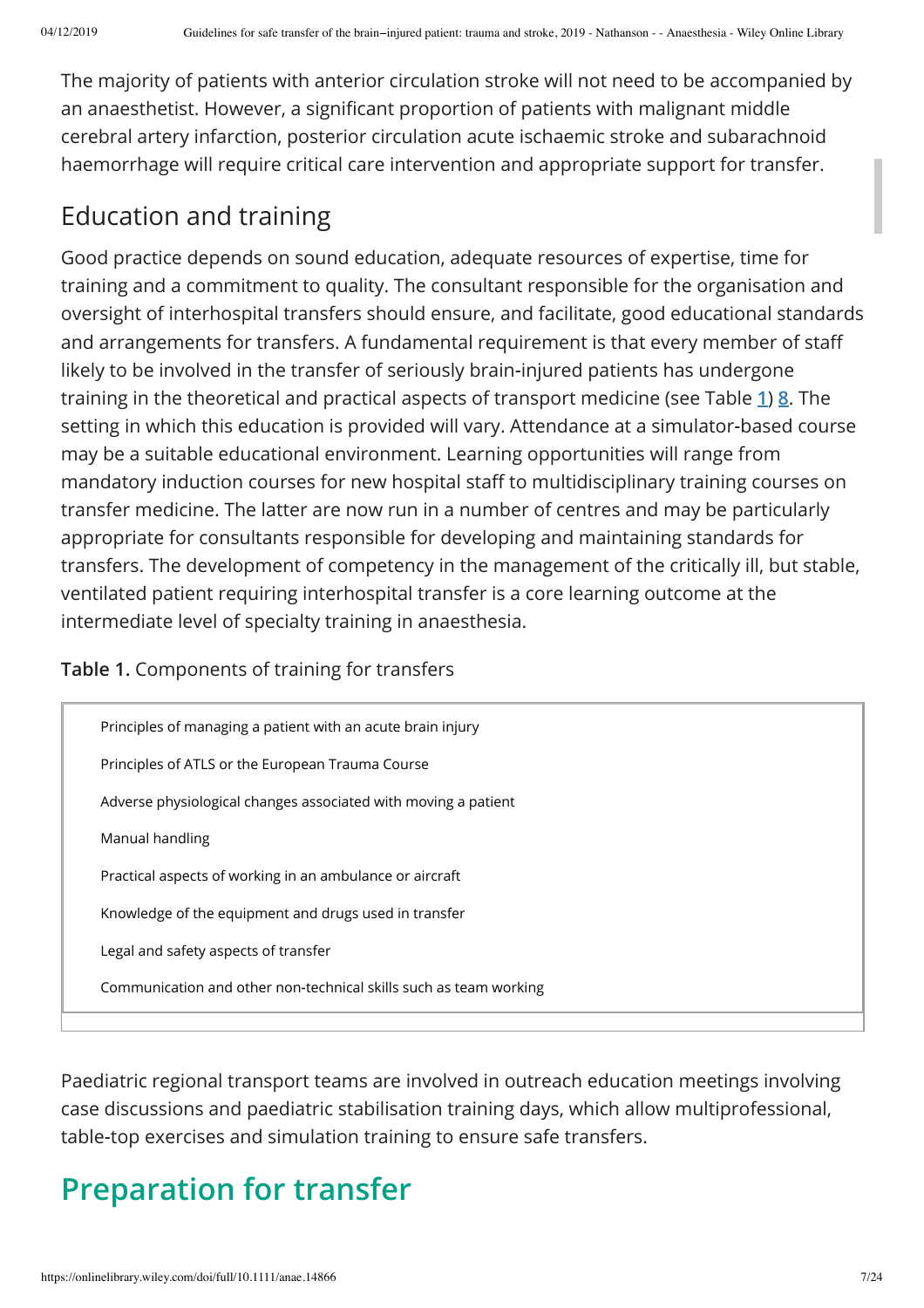The decision to transfer a patient with a brain injury should be made by senior medical staff at the referring hospital in consultation with senior staff at the neurosciences unit. Appropriate resuscitation and stabilisation of the patient before transfer is the key to avoiding complications during the journey.

When a request is made for an ambulance to transfer the patient (including those with acute ischaemic stroke), the dispatcher should be told the patient has a life-threatening emergency.

## Equipment and drugs

The patient should receive the same standard of monitoring during the transfer as they would receive in their referring unit **9**. The transfer team should be familiar with all of the equipment and drugs in the transfer kit and the transfer vehicle.

Transfer equipment should only be used for transfers. It should be serviced in accordance with the manufacturer's guidance and checked regularly, with a further test immediately before the transfer. If the ambulance's ventilator is to be used, then it should be checked before departure, as should the ambulance oxygen supply, suction apparatus and battery charge status. It is advisable before purchasing any new equipment to consult the local ambulance service to ensure that it is compatible with the oxygen and power supply in their vehicles. Portable equipment will need regular battery replacement and will have a shorter life expectancy than static equipment.

## Essential equipment to go with the patient in the ambulance

The following equipment should be readily available, purpose‐designed, dedicated for transfers and be stored in a suitable container that should have some form of seal, which when broken indicates that the equipment has been used and requires restocking and checking:

A portable mechanical ventilator with airway pressure, minute volume monitor and disconnect alarm.

Oxygen; an adequate supply for the journey, including unforeseen delays. Oxygen requirements for the journey including possible delays should be estimated and include driving gas requirements of the ventilator. The minimum reserve of oxygen should be 1 h, or twice the estimated journey time, whichever is longer. If transfer times are very long, it may be necessary to arrange for back‐up oxygen supplies to be made available en‐route.

A portable, battery powered multifunction monitor including ECG, invasive blood pressure monitoring (preferred if time allows), non‐invasive blood pressure (NIBP) (as an alternative), pulse oximetry and capnography.

Other equipment; glucometer (if receiving insulin), battery‐powered syringe pumps, battery-powered i.v. volumetric pumps, appropriate intubation equipment, self-inflating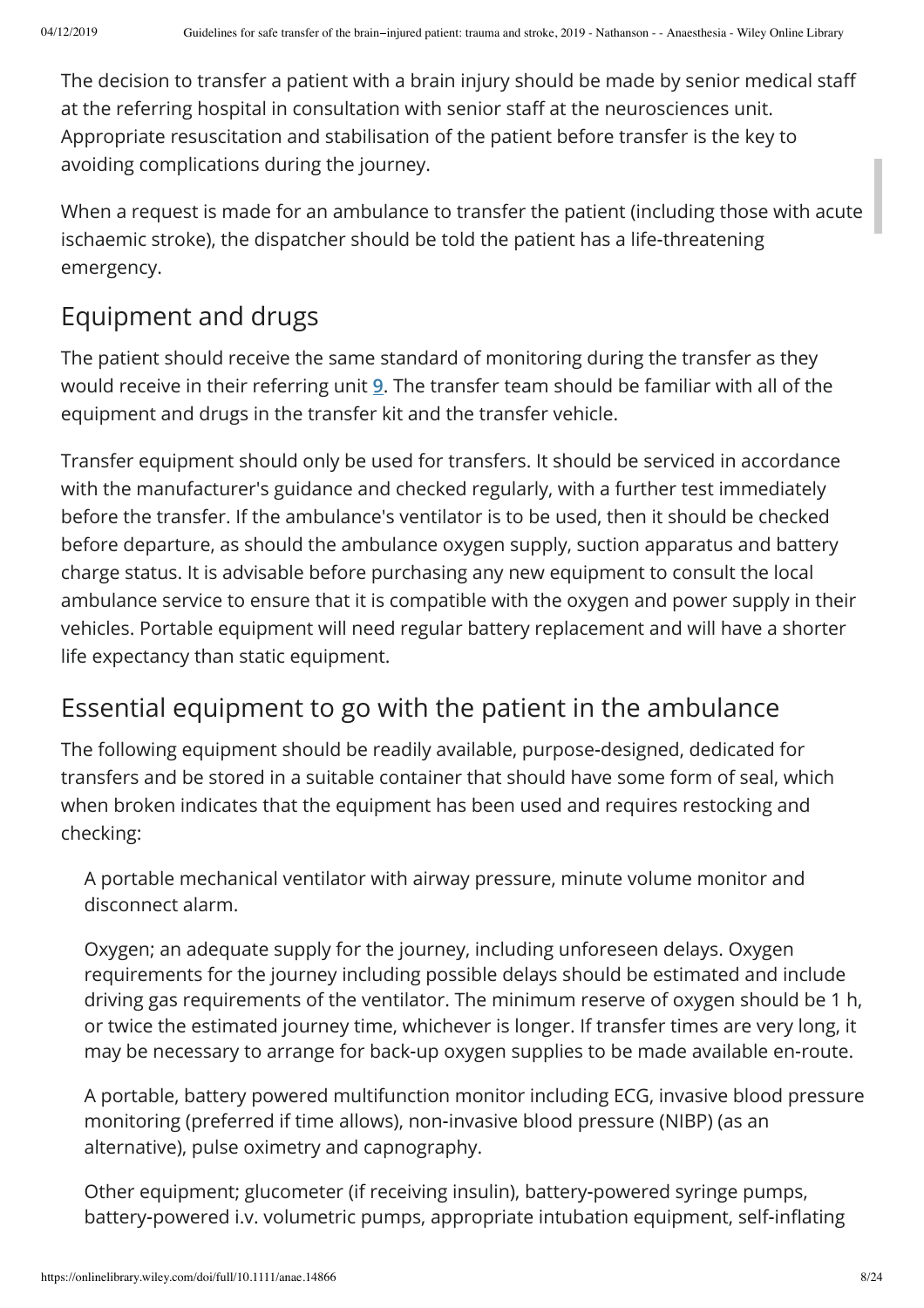bag, valve and mask, venous access equipment, chest drain or equipment for finger thoracostomy (if major trauma), DC defibrillator, insulating blanket, torch (to assess pupils), a means to record physiological variables and the administration of drugs/fluids during the transfer.

An adequate supply of essential drugs to go with the patient (including an allowance for unanticipated delays) (see Table 2); pre-filled syringes are preferable if available. **Table 2.** Drugs to accompany transfer of patients with a brain injury

| Hypnotics, for example, propofol or midazolam                                                                       |
|---------------------------------------------------------------------------------------------------------------------|
| Neuromuscular blocking agents, for example, suxamethonium, atracurium or rocuronium                                 |
| Opioid analgesics, for example, alfentanil, fentanyl or a remifentanil infusion                                     |
| Anticonvulsants, for example, a benzodiazepine or thiopentone, and an anti-epileptic, for example,<br>levetiracetam |
| Mannitol 20% or hypertonic saline                                                                                   |
| Vaso-active drugs, for example, ephedrine, metaraminol, noradrenaline, labetalol                                    |
| Resuscitation drugs (as in hospital resuscitation boxes)                                                            |
| Intravenous fluids (usually 0.9% saline)                                                                            |
| Cross-matched blood (e.g. in trauma patients)                                                                       |
|                                                                                                                     |

Communication equipment; it is essential that the transfer team should be able to communicate easily with the designated consultant or deputy in the referring hospital and with the neurosurgical team during the transfer by use of a mobile phone (ideally with emergency numbers pre‐programmed into the memory).

Paediatric equipment; the transfer of paediatric patients will require size-specific equipment (and staff experienced in the transfer of critically ill children).

## Monitoring

In all cases, monitoring commenced before the transfer (and used continuously during it) should include GCS, pupillary size and reaction to light, ECG, pulse oximetry, invasive blood pressure monitoring via an arterial line is preferable (however, urgent transfer should not be delayed for insertion of an arterial cannula and NIBP may be a satisfactory alternative, such as in acute ischaemic stroke), capnography and urine output (urinary catheter). The Working Party considers that the development of portable, battery‐powered processed EEG (pEEG) devices will be beneficial for the safe transfer of patients who are sedated and have received a neuromuscular blocking agent **10**.

# Physiological status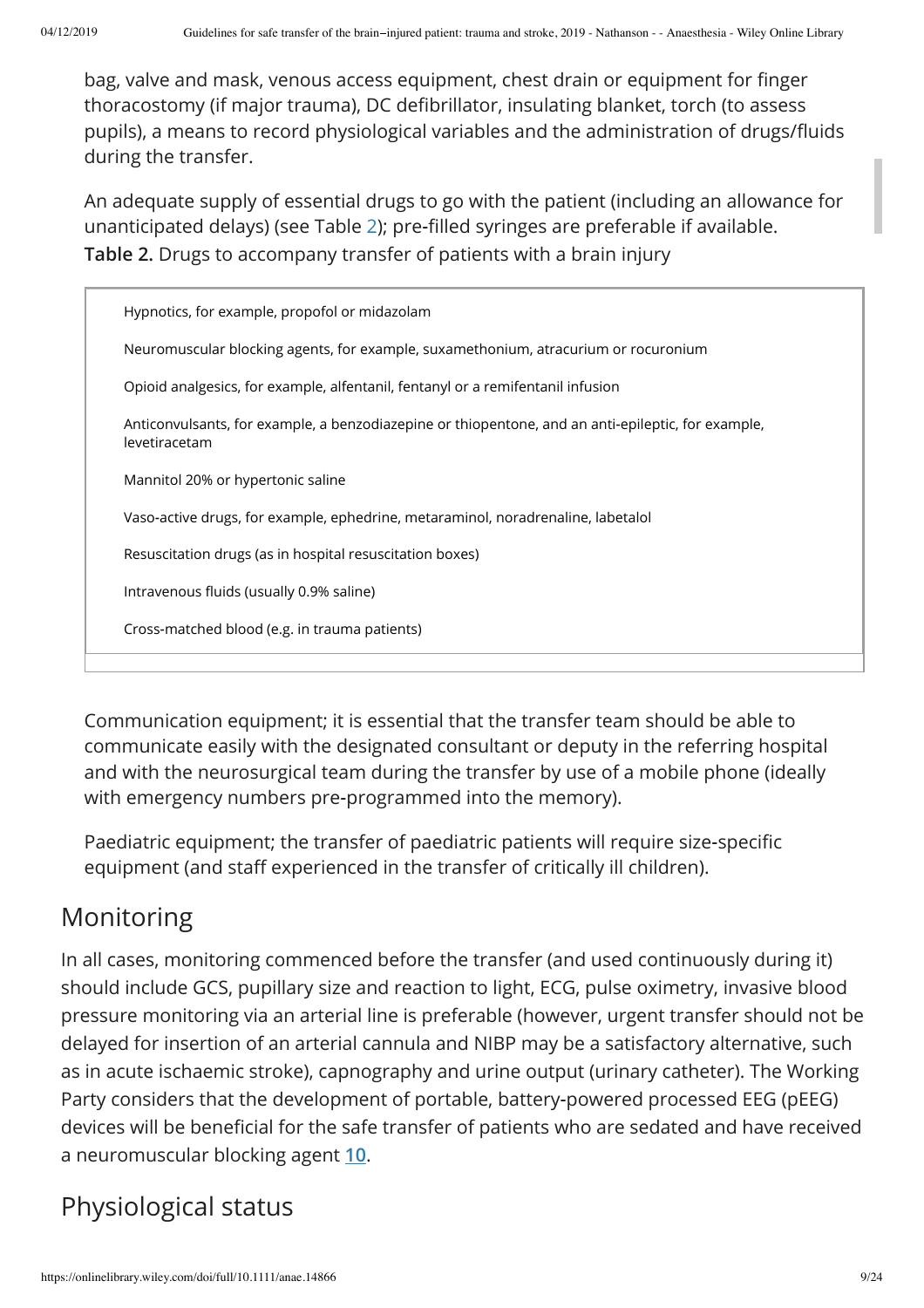Each type of brain injury may require specific physiological targets (see Table 3); however, a fundamental requirement before transfer is to ensure satisfactory oxygen delivery and an adequate blood pressure, with PaO $_2$   $\geq$  13 kPa (but avoid hyperoxia, especially in acute ischeamic stroke), and PaCO $_2$  between 4.5 and 5.0 kPa (N.B. there is no good evidence base for precise limits).

Table 3. Physiological variables and fluids for transfer of brain-injured patients. Of note, there is little high‐quality evidence to support particular values and this table is the product of discussion and consensus between members of the Working Party. Where possible, the BP targets reflect the recommendations of the European Trauma Course

|                                   | <b>Traumatic brain</b><br>injury (incl.<br>traumatic<br>subarachnoid<br>haemorrhage) | Intracerebral<br>haematoma/haemorrhagic<br>stroke         | Acute<br>ischaemic<br>stroke                                                                                                                                                | Spontaneous<br>subarachnoid<br>haemorrhage |
|-----------------------------------|--------------------------------------------------------------------------------------|-----------------------------------------------------------|-----------------------------------------------------------------------------------------------------------------------------------------------------------------------------|--------------------------------------------|
| Systolic blood<br>pressure (mmHg) | $>110$ (and MAP<br>$> 90$ mmHg)                                                      | < 150 if within 6 h of onset of<br>symptoms and immediate | > 140<br>< 185                                                                                                                                                              | > 110<br>< 160                             |
|                                   | < 150                                                                                | surgery not planned                                       | &!#6;(if<br>candidate<br>for/has received<br>i.v.<br>thrombolysis);<br>or, < 220 (if<br>thrombolysis is<br>contraindicated<br>and being<br>transferred for<br>thrombectomy) |                                            |
|                                   |                                                                                      |                                                           |                                                                                                                                                                             |                                            |

## Tracheal intubation

Appropriate respiratory function should be established before commencing the transfer. The need to intubate the patient's trachea and start mechanical lung ventilation may be clear, but if it is in doubt then input from senior, experienced clinicians is required. Tracheal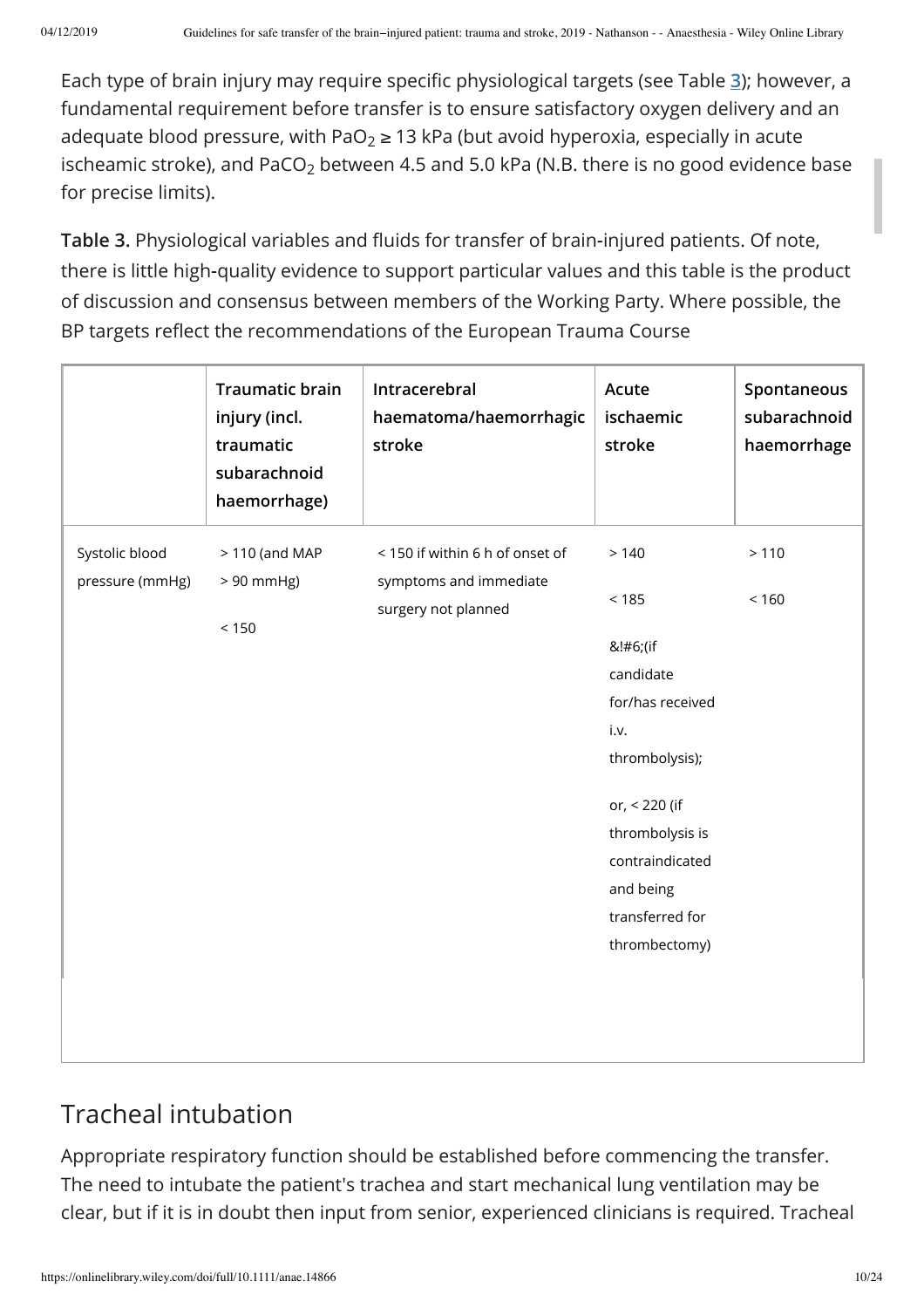intubation during a transfer is difficult. The indications for tracheal intubation before transfer are given in Table **4**.

Suggested technique for tracheal intubation:

Brain-injured patients may have poor respiratory effort and may require their breathing to be supported (e.g. gentle bag‐mask ventilation) to facilitate adequate pre‐oxygenation 11.

Use an i.v. induction agent combined with an opioid to ablate the sympathetic response to intubation, and neuromuscular blockade to avoid an increase in ICP 12.

For trauma patients, ketamine may be the best choice of induction agent, as the preservation of systemic arterial blood pressure will outweigh any theoretical concern about cerebral stimulation 13; modify dose in unstable patients.

Neuromuscular monitoring, attached before induction, will indicate that neuromuscular blockade has been achieved before intubation.

Use a laryngoscope (or videolaryngoscope) with which you are familiar (similar proviso for other equipment used for difficult intubation).

Use the target blood pressure values summarised in Table 3. A transduced direct (invasive) arterial pressure waveform (with the transducer placed at the level of the tragus) will facilitate a stable haemodynamic induction; if time does not allow for invasive monitoring before intubation, NIBP measurement at 1‐min intervals is recommended for the peri‐induction period.

**Table 4.** Indications for tracheal intubation in brain‐injured patients

```
GCS \leq 8Significantly deteriorating conscious level (e.g. a fall in GCS of two points or more, or a fall in motor score of one
point or more)
Loss of protective laryngeal reflexes
Failure to achieve PaO_2 ≥ 13 kPa; but, a lower target can be accepted in patients with AIS (aim for peripheral
oxygen saturation ≥ 95%)
Hypercarbia (PaCO2 > 6 kPa)
Spontaneous hyperventilation (PaCO_2 < 4.0 kPa)
Bilateral fractured mandible
Copious bleeding into the mouth (e.g. from skull base fracture)
Seizures
```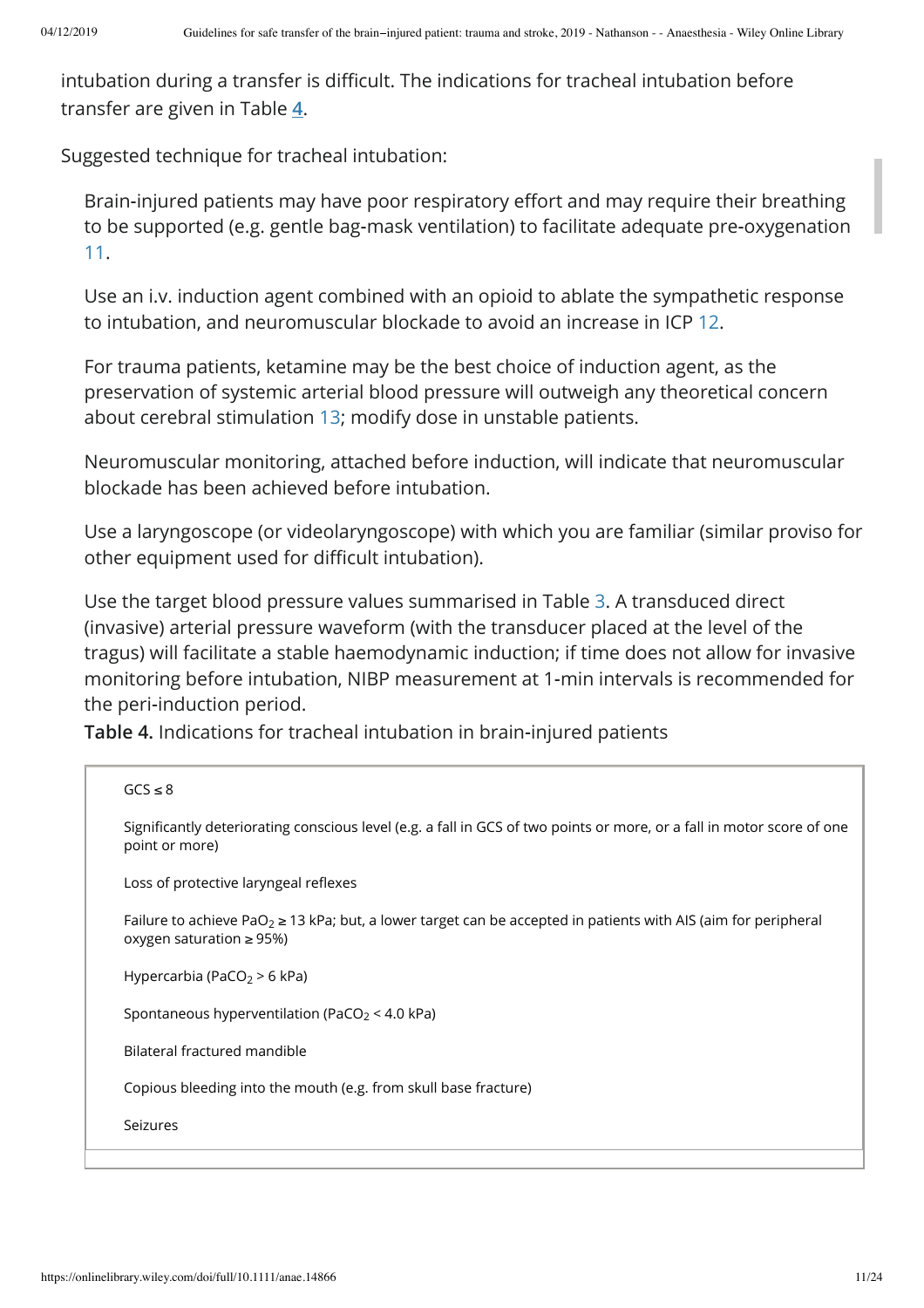Prevent aspiration of gastric contents; use a rapid sequence induction technique with manual in-line stabilisation of the cervical spine following trauma, maintenance of headup tilt and use of cricoid pressure if there is a risk of aspiration.

A typical drug regime for induction:

High-dose fentanyl (3–5  $\mu$ g.kg<sup>-1</sup>), alfentanil (10–20  $\mu$ g.kg<sup>-1</sup>) or start a target-controlled infusion (TCI) of remifentanil (Cpt ≥ 3 ng.ml<sup>−1</sup>); use lower doses in unstable patients (e.g. multiple trauma).

Induction agent and dose chosen to ensure maintenance of adequate mean arterial pressure (MAP); the use of a TCI regime at induction will facilitate sedation for subsequent transport. Ketamine 1–2  $\rm mg$ .kg $^{-1}$  may be useful in haemodynamically unstable patients (e.g. after trauma).

Neuromuscular blockade with suxamethonium 1.5 mg.kg<sup>-1</sup> or rocuronium 1 mg.kg<sup>-1</sup>.

A vasoconstrictor (e.g. ephedrine or metaraminol) should be available to treat any immediate hypotension. Further induction agent or opioid is given if the patient is hypertensive, and the tracheal tube is secured. Occlusion of venous drainage is avoided by taping the tube in place instead of using ties.

### Blood pressure management

A patient who remains hypotensive despite resuscitation should not be transported until the causes have been identified and, if possible, the patient stabilised. The role of 'damage control surgery' and other techniques to manage major haemorrhage will depend on expertise and facilities at the presenting unit but, in general, correction of major haemorrhage takes precedence over transfer. It is important that these measures are not omitted in an attempt to speed up transfer of the patient, as resultant complications may be impossible to deal with once the journey has begun. Persistent hypotension will adversely affect neurological outcome 14. When other causes of hypotension have been excluded, consider the judicious use of inotropes or vasopressors (e.g. metaraminol infusion) to offset the hypotensive effects of sedative agents. Blood pressure targets are described in Table 3. Hypertension may be a sign of worsening neurological status, or of inadequate sedation.

Other preparations before the transfer (and see Appendix **S1** in Supporting Information):

Arterial blood gases: check oxygenation, validate end‐tidal carbon dioxide by estimation of A-a gradient, electrolytes and blood glucose (aim for 6–10 mmol. $I^{-1}$ );

Major trauma patients will also have had chest, abdomen, pelvis and cervical spine CT imaging (in addition to CT head) obviating the need for additional radiographic images; ensure the images have been sent to the receiving unit;

Haematology: full blood count and coagulation screen;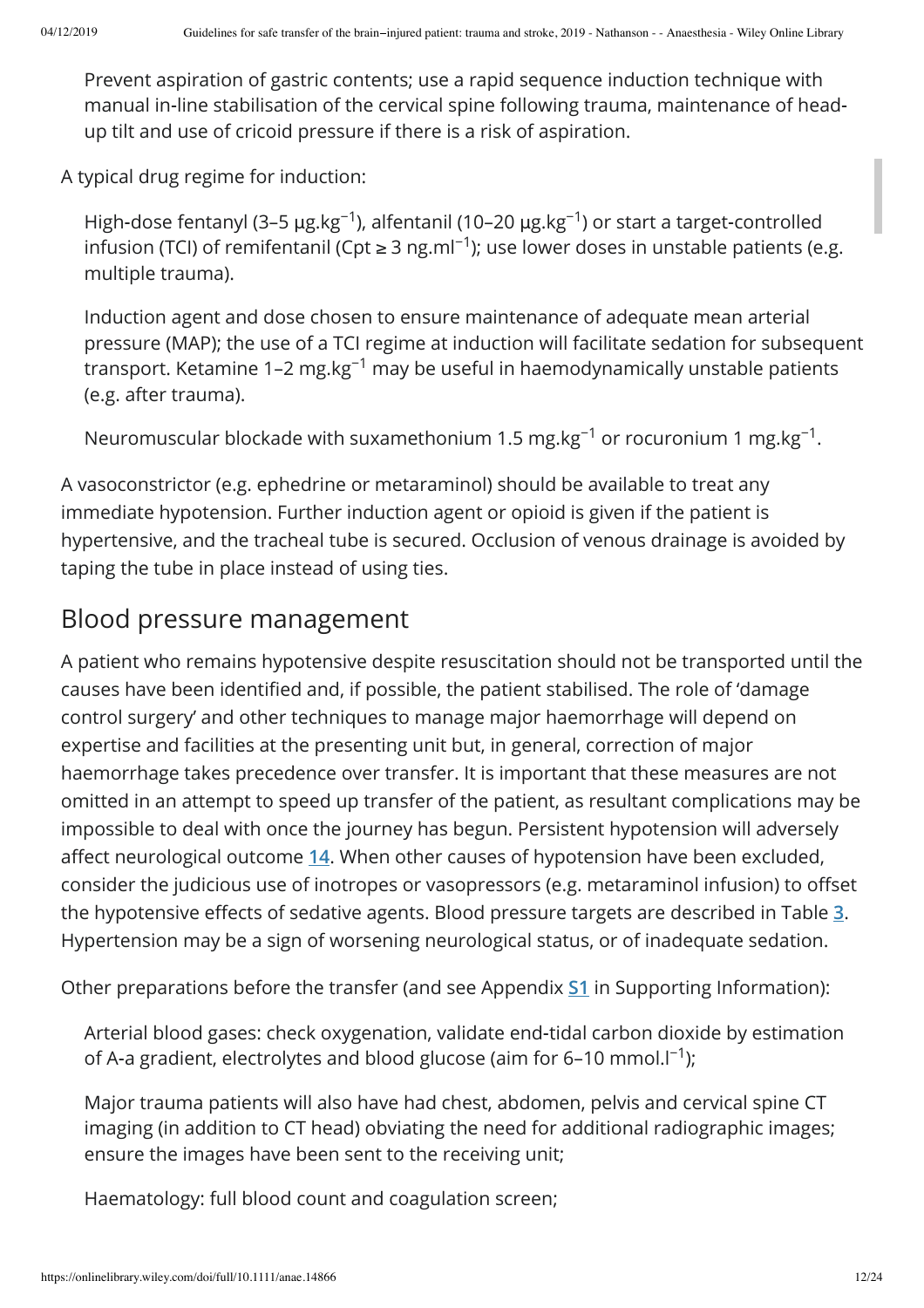After significant haemorrhage, blood, fresh frozen plasma (FFP) and cryoprecipitate transfusion and tranexamic acid may be required during the transfer – but the patient should only be moved if stable;

An intercostal drain should be inserted if a clinically significant pneumothorax is present. Underwater seals should normally be replaced by leaflet valve (Heimlich type) drainage systems and chest drains should not be clamped;

Where patients are being transferred within a neurosurgical centre with an external ventricular drain in situ, advice should be sought from the neurosurgical team. There is danger of cerebrospinal fluid overdrainage if it is kept too low, and clamping may be warranted for short periods;

Core temperature monitor (e.g. bladder or oesophageal); if the patient is hypothermic use active warming before transfer and keep insulated in the ambulance; aim for normothermia (36–37°C);

Confirm correct placement of tracheal tube (and gastric tube, if present);

If the patient has had a seizure, loading with anticonvulsant agents (e.g. levetiracetam 1 g [some units use 20 mg.kg<sup>-1</sup>] or phenytoin 20 mg.kg<sup>-1</sup>, max. 2 g) should be undertaken before transfer.

### Acute ischaemic stroke

Resuscitation and stabilisation before transfer is essential but all efforts should be made to avoid delays. Transfers are time critical **6**; in particular, mechanical thrombectomy should be performed as soon as possible after its indication is confirmed (within 6 h when possible; however, recent trials have demonstrated benefit up until 24 h in selected patients). Intubation is not required if adequate oxygenation and ventilation can be maintained with or without supplemental oxygen, and this is the usual case in patients with anterior circulation acute ischaemic stroke. Supplemental oxygen should not be prescribed routinely. Inspired oxygen should be titrated to maintain peripheral blood saturation at 93–98% **6**. Patients with acute ischaemic stroke who are otherwise stable do not usually need a medical escort.

## Preparing the transfer team

The transfer team should be relieved of all other duties, be appropriately dressed, equipped and insured. Ideally the same team should be involved in the initial resuscitation, management and preparation of the patient. If this is not possible, they should receive a formal handover from the resuscitation team. Good verbal and written communications are vital. This is especially so at the time of referral and when a patient is handed over at the end of the transfer. The Working Party recommends the use of a checklist (see Appendix S1 for an example) before departure. All notes (or photocopies) and blood results should accompany the patient.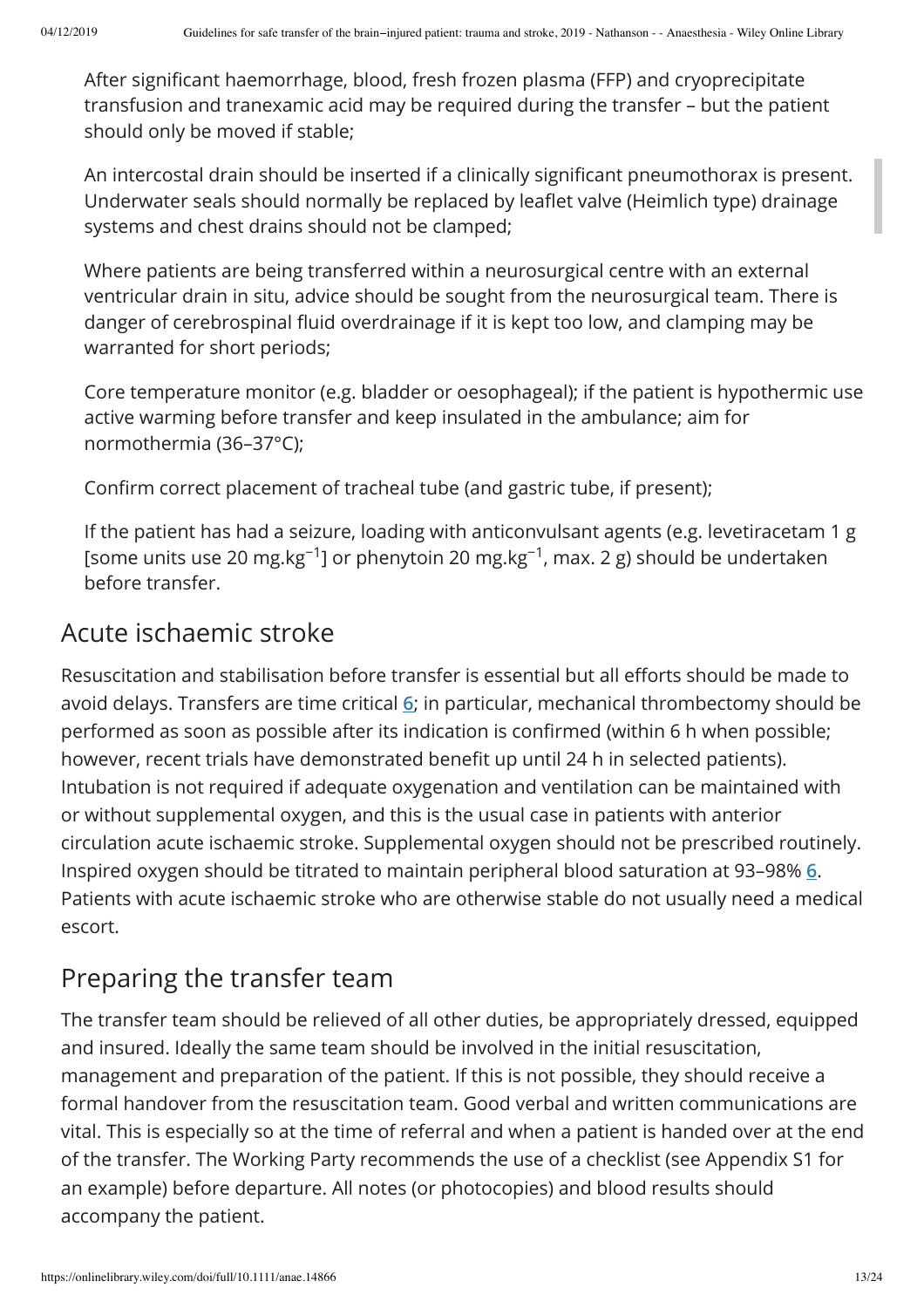#### **Table 5.** Mean arterial blood pressure targets in children with a brain injury

| Age             | Mean arterial blood pressure (mmHg) |
|-----------------|-------------------------------------|
| < 3 months      | $40 - 60$                           |
| 3 months-1 year | $45 - 75$                           |
| 1–5 years       | $50 - 90$                           |
| 6-11 years      | 60-90                               |
| 12-14 years     | 65-95                               |
|                 |                                     |

The relevant duty consultant (anaesthetist/intensivist/stroke physician/acute care (emergency) physician/neurosurgeon) in the receiving hospital should be made aware of the planned transfer. The transfer team should be told where to go in the receiving hospital. They should be equipped with a mobile telephone to enable contact with the neurosciences unit and their base hospital en‐route in case of clinical deterioration.

The patient's relatives should be notified about the transfer and the reasons for it, by the referring hospital. They should be informed of the ultimate ward/ICU destination. They should not normally accompany adult patients in the ambulance.

# **Care during the transfer**

During transfer, patient management will be centred on maintaining oxygenation and adequate blood pressure, and minimising rises in ICP. As far as possible, a smooth journey (without marked acceleration and deceleration) will have less impact on a patient with an injured brain. A patient who is physiologically stable before departure is more likely to remain so for the duration of the transfer, although there is still the need for constant vigilance and prompt action to deal with complications. If, despite thorough preparation, there is a need to perform any procedure during the transfer the ambulance may need to be brought to a halt. When the ambulance is moving, transfer staff should remain seated with a seat belt in place.

# Monitoring

Monitoring as detailed above should be continued. All monitors should be securely mounted so they cannot fall on to the patient during transfer or cause injury to ambulance occupants in the event of an accident. A record of vital signs and neurological status (such as pupil size and responses) should be maintained during the transfer. This may be aided by the electronic memory in monitors. The development of standardised documentation is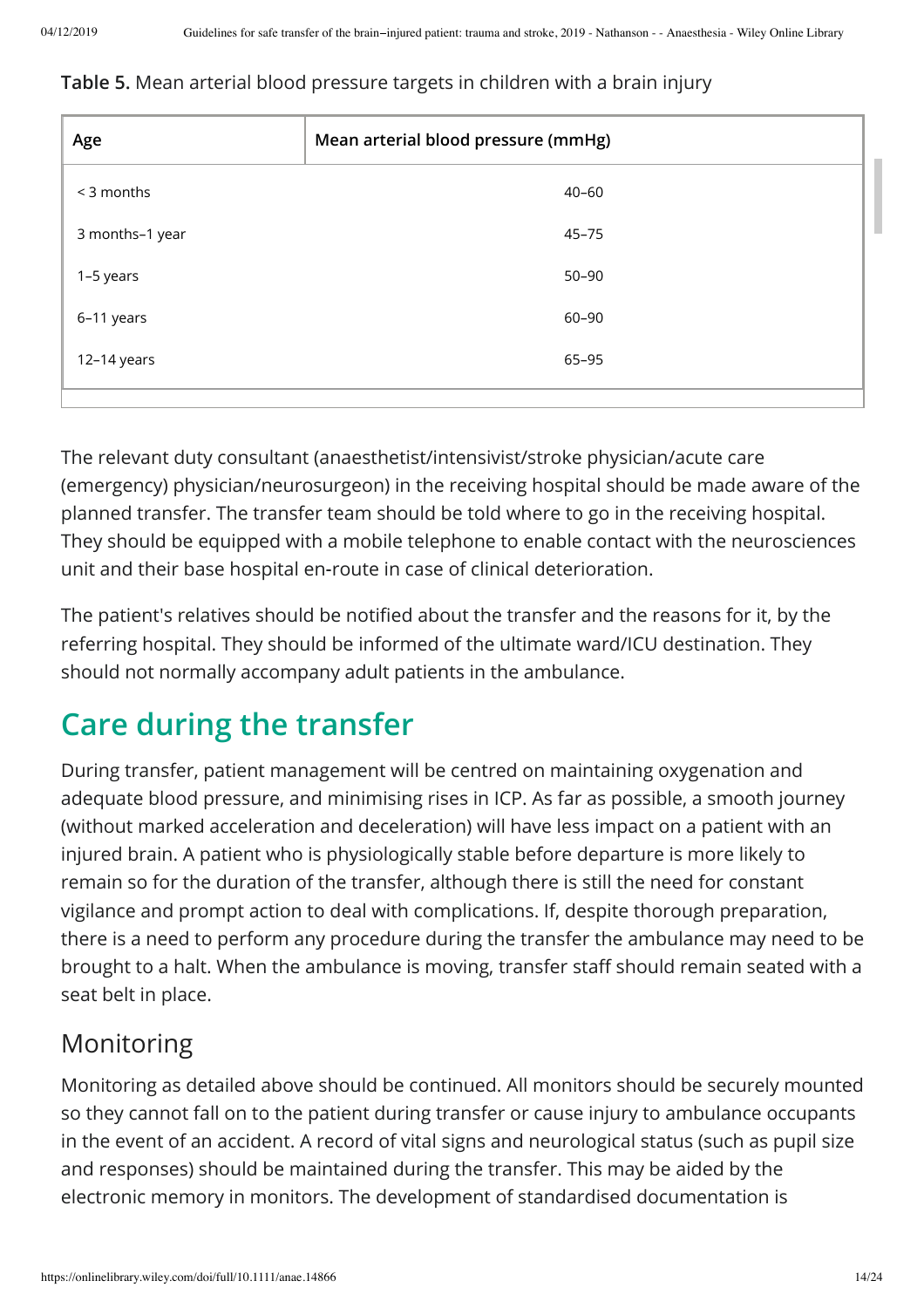encouraged, and many critical care networks have developed local transfer documentation. The referring team should keep a copy of the transfer record for audit purposes.

## Maintenance of sedation

After tracheal intubation, appropriate drugs should be used to maintain sedation and analgesia (usually by continuous infusion; TCI may be preferred if available), and neuromuscular blockade. If an agent other than propofol has been used for induction, care should be taken if subsequently instituting a TCI regime, so as not to precipitate a fall in blood pressure. Processed EEG monitors may be of use for titration of sedation to effect 15.

# Positioning

The patient should be transferred onto the transport trolley/stretcher, properly secured and padded with due regard to any possible spinal injury. The patient should be positioned with a 20–30° head-up tilt. The use of ambulance trolleys that allow this degree of tilt, while maintaining spinal immobilisation, is encouraged.

# Mechanical lung ventilation

If the trachea is intubated, the patient's lungs should be ventilated with the aim of achieving PaO<sub>2</sub> of  $\geq$  13 kPa and PaCO<sub>2</sub> of 4.5–5.0 kPa. If there is clinical or radiological evidence of raised ICP with impending uncal herniation, hyperventilation (PaCO $_2$  not less than 4 kPa) is justified for short-term use, together with other methods of decreasing ICP (e.g. mannitol [0.5 g.kg<sup>-1</sup>] or hypertonic saline [2 ml.kg<sup>-1</sup> of 3% saline], or a bolus of sedative drugs).

Inspired oxygen should be guided by blood gas estimations before departure, and end‐tidal carbon dioxide should be monitored continuously. An estimation of the A‐a gradient may help guide ventilation during transfer. Even short periods of hypoxia should be avoided and a minimum of 5 cmH $_2$ O of PEEP should be used to prevent atelectasis; PEEP up to 10 cmH $_2$ O does not adversely affect cerebral perfusion.

# Fluid and blood pressure management

Blood pressure targets are summarised in Table **3**. All invasive (direct) arterial blood pressure measurements should be measured with the transducer at the level of the tragus (including when the patient is positioned head‐up).

The aims of fluid management in the early stages of patients with traumatic brain injury are to reverse hypovolaemia, avoid hypotension and maintain cerebral blood flow, so limiting cerebral ischaemia (and the potential for subsequent cerebral oedema). Hypovolaemic brain-injured patients do not tolerate transfer well and hypotension will adversely affect neurological outcome. If fluid resuscitation is not needed, cautious use of isotonic fluids to maintain hydration while preventing volume overload is appropriate during transfer. Intravenous fluids used in brain injury should be isotonic in terms of osmolality (not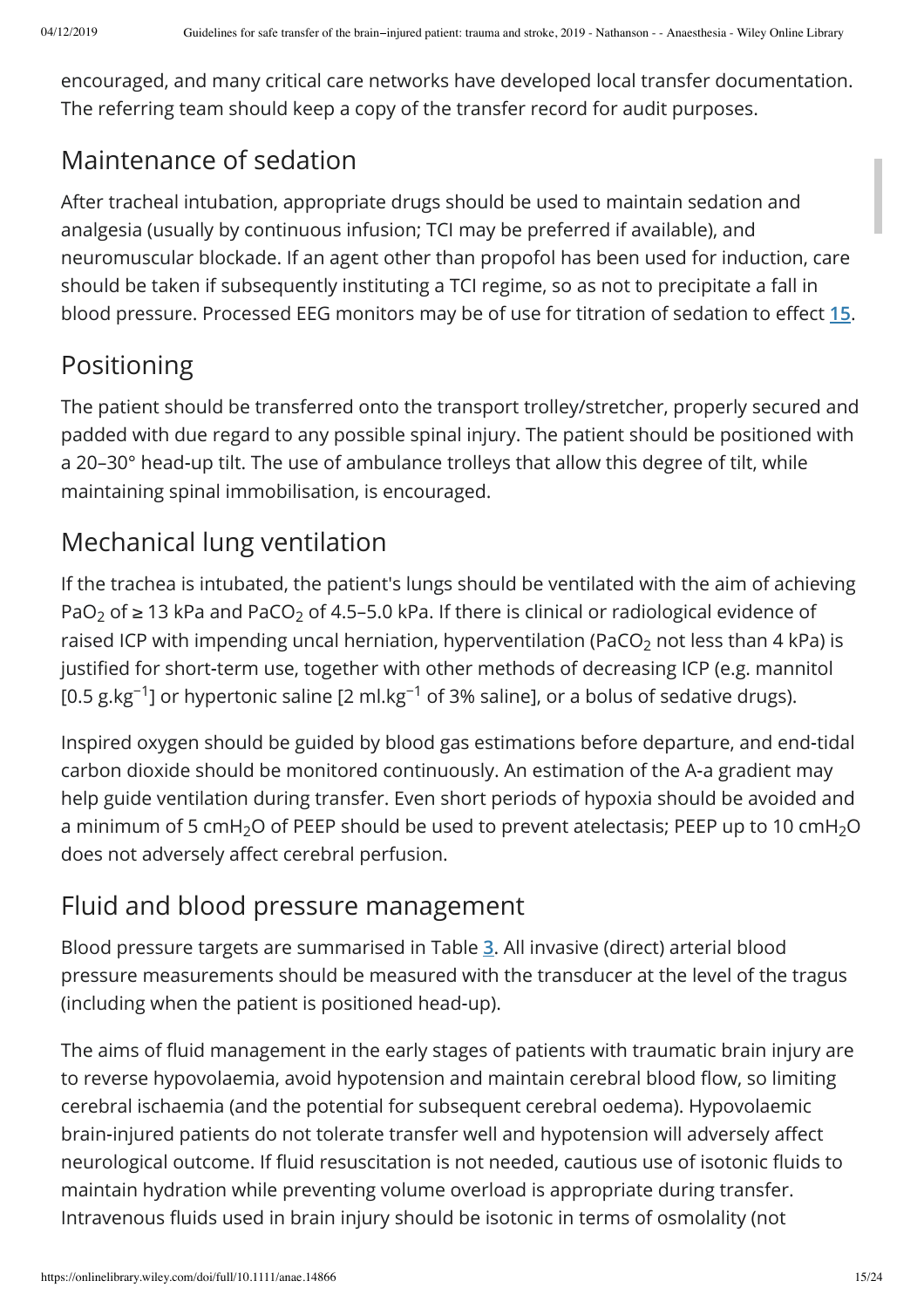osmolarity) to prevent an increase in brain water. The only commonly available isotonic crystalloid solution is saline 0.9%, and this is therefore the current crystalloid of choice in brain injury **16**. The use of albumin or other synthetic colloid is not recommended in the early management of brain‐injured patients. Gelatins, Ringer's lactate (compound sodium lactate) and Ringer's acetate are hypotonic when real osmolality (mosmol.kg $^{-1}$ ) rather than theoretical osmolality (mosmol.l<sup>-1</sup>) is determined, and should be avoided <u>17</u>.

Hypertension should be managed by increasing sedation and use of small boluses of labetalol. Management of hypotension, after correction of hypovolaemia or excess sedation, should be by small bolus of an α‐agonist followed by an infusion (e.g. metaraminol, or noradrenaline (the latter administered only via a central venous catheter)).

# Traumatic brain injury

In isolated TBI, a mean arterial pressure ≥ 90 mmHg and a systolic pressure ≥ 110 mmHg (but less than 150 mmHg) is aimed for. Transfer of a patient who is hypotensive and actively bleeding should not be considered. In the context of trauma and brain injury, hypotension should be assumed to be due to haemorrhage and the bleeding should be controlled before transfer. Correction of major haemorrhage takes precedence over transfer.

The role of permissive hypotension during resuscitation of multiply‐injured patients with a traumatic brain injury should only be considered in exceptional circumstances. Whenever possible, such cases should be escalated to the relevant major trauma network or critical care network for discussion.

## Spontaneous intracerebral haemorrhage

Many patients with intracerebral haemorrhage are elderly and receiving antithrombotic or anticoagulant therapy. This should be rapidly reversed while limiting fluid volumes (e.g. using prothrombin complex concentrate, not FFP, in addition to vitamin K to reverse warfarin). Patients who present within 6 h of the onset of symptoms with a systolic blood pressure > 150 mmHg should have their blood pressure reduced if immediate surgery is not planned 4, 18. There are no specific recommendations on fluid therapy in intracerebral haemorrhage.

## Acute ischaemic stroke

Most stroke patients are euvolaemic at the time of their neurological event and are unlikely to require volume resuscitation per se. However, oral intake is often reduced afterwards, and i.v. maintenance fluids should be commenced.

Hypertension is present in the majority of patients with stroke. Blood pressure should be kept < 185/110 mmHg in patients with acute ischaemic stroke who are candidates for, or who have received, intravenous thrombolysis **4**. Hypotension should be avoided; although there is no evidence for a precise target, the Working Party believes a systolic pressure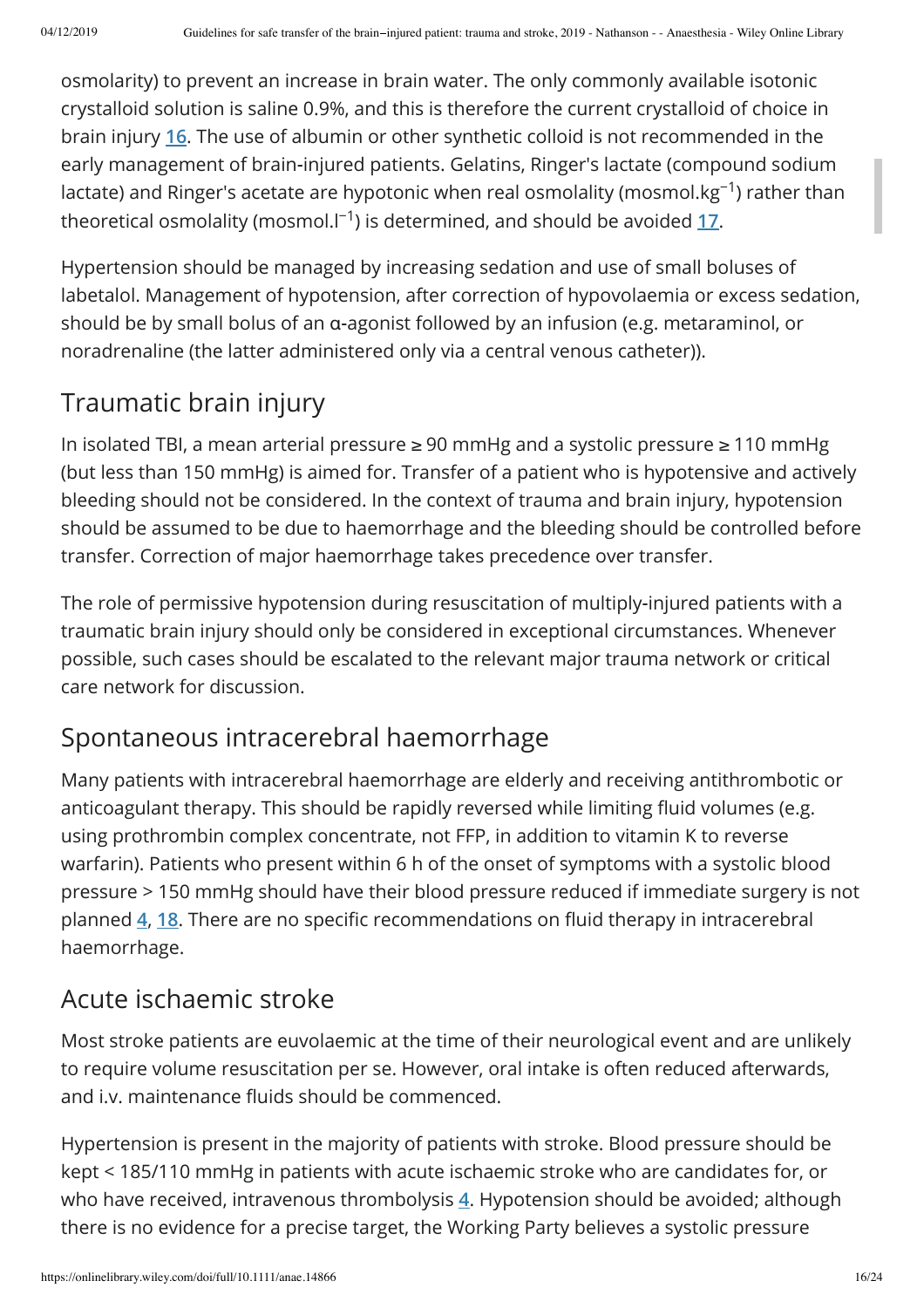< 140 mmHg could be detrimental. If necessary, fluids and vasoconstrictors may be used to raise the blood pressure **19**. For those who have a contra‐indication to thrombolysis but are being transferred for thrombectomy, blood pressure should be controlled if the systolic pressure is > 220 mmHg.

## Spontaneous (aneurysmal) subarachnoid haemorrhage

During transfer, the haemodynamic goal in a patient with an unsecured aneurysm is to maintain euvolaemia. The Working Party believes the systolic blood pressure should be kept < 160 mmHg but hypotension (systolic < 110 mmHg) be avoided. Most patients will not be hypovolaemic initially but may become dehydrated if they develop diabetes insipidus. Occasionally, hypotension may be due to cardiac complications and inotropes may be required **20**.

# **Arrival and handover**

Staff at the neurosciences unit should be immediately available to receive a comprehensive handover following which they assume responsibility for the patient's care. The Working Party recommends the use of a 'hands-off' handover (temporarily removing the transferring doctor from hands‐on care of the patient while describing the patient's history, examination, results of investigations and clinical course to the receiving team). Medical notes and a copy of the transfer record should be left with the receiving staff.

The neurosciences unit should be prepared to provide the transfer team with refreshments. A protocol should be established to ensure the immediate return of the referring team with their equipment to their hospital. Often a contract exists with a local taxi firm for this purpose. Personal injury insurance should also cover the return journey.

# **Additional information for paediatric transfers**

With the centralisation of intensive care services for children, 10 specialist paediatric transport services cover the UK at present. These services contribute to regional education and training of clinical staff in the improvement of recognition, resuscitation and stabilisation of critically ill children. They perform the majority of all interhospital transfers **21**, with increasing evidence that such transfers are associated with better outcomes **22**. However, for a small sub-group of patients with specific conditions, a time-critical transfer from the referring hospital, by the local team, is appropriate **23**:

Extradural haematoma;

Acute subdural haematoma with mass effect;

Obstructive hydrocephalus – intracranial haemorrhage, blocked VP shunt, etc.;

Acute ischaemic stroke requiring urgent thrombolysis 24;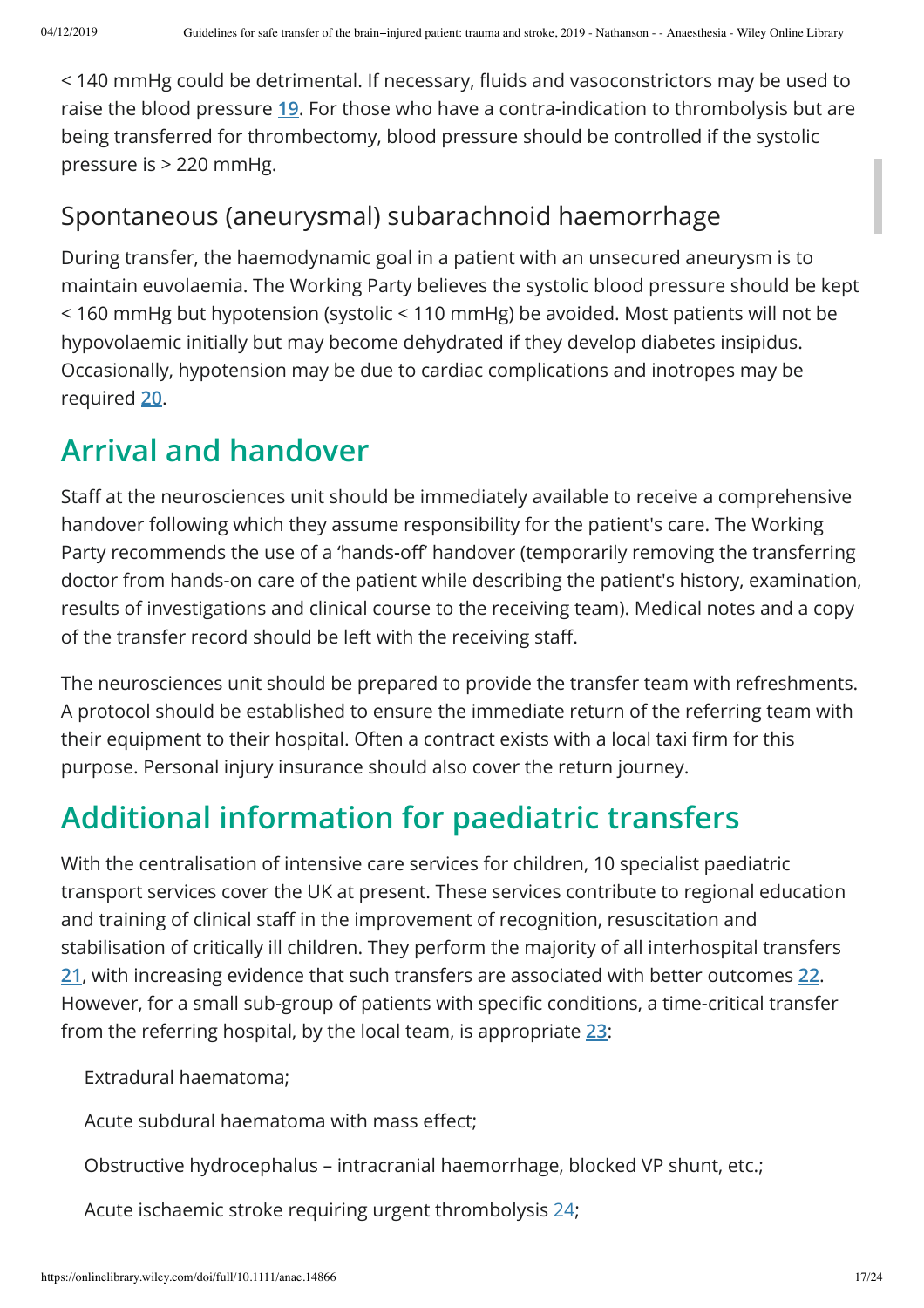Subarachnoid haemorrhage;

Malignant middle cerebral artery infarction.

The same principles of practice and understanding of physiology with appropriate responsive management remain valid. There are, however, some differences that require specific knowledge and consideration.

There should be a pre‐determined pathway for referral and transfer of brain‐injured children developed in agreement by the regional transport service, regional trauma network and the regional neurosciences network.

This pathway is triggered by a referral made to the regional transport service following which the most appropriate method of transfer to the neurosurgical centre or PICU should be identified according to the clinical situation, stage of stabilisation, time of the day, the availability of the specialist transfer team and the distance of the referring hospital to the paediatric neurosurgical centre 25. The regional transport service will, for time‐critical transfers, take over the task of getting the patient accepted by the neurosurgical team ensuring appropriate pathways are triggered at the receiving hospital. Communication between the transferring team and the regional transport service should be maintained.

The team transferring the child will ideally include an anaesthetist with regular paediatric elective lists or previous paediatric training, skills, competencies and experience of brain injury transfer. Where this is not possible, discussion with the local paediatric team should help in determining the best transfer team configuration with consideration of an accompanying paediatric trained nurse. A transfer checklist is helpful to ensure safe and time efficient transfer of these patients to a centre for definitive care (see Appendix S2 in Supporting Information).

Age-appropriate equipment (ventilator, monitoring etc.) should be available to the transferring team particularly for 2‐ to 10‐kg children. The necessary equipment should be stocked in a paediatric transfer bag that is regularly checked and replenished and always available to be taken on intra‐ and interhospital transfers.

Children will need to be secured to the ambulance stretcher with multi‐point age/body weight appropriate harness restraints.

Age-specific physiological normal ranges apply in children. Mean arterial blood pressure targets to maintain cerebral perfusion pressure are provided in Table 5 (as a general rule the MAP should be targeted at least 10 mmHg above the normal MAP range for age to take into account the increase in ICP). Age-specific emergency drugs and physiological parameters calculator are available from most paediatric transport services, or as a handheld app such as 'Paediatric emergency drugs' (iPhone and Android platforms by STRS/UBQO)

Children may have traumatic brain injury with intracranial haemorrhage without an appropriate history in the case of non‐accidental injury. This should always be considered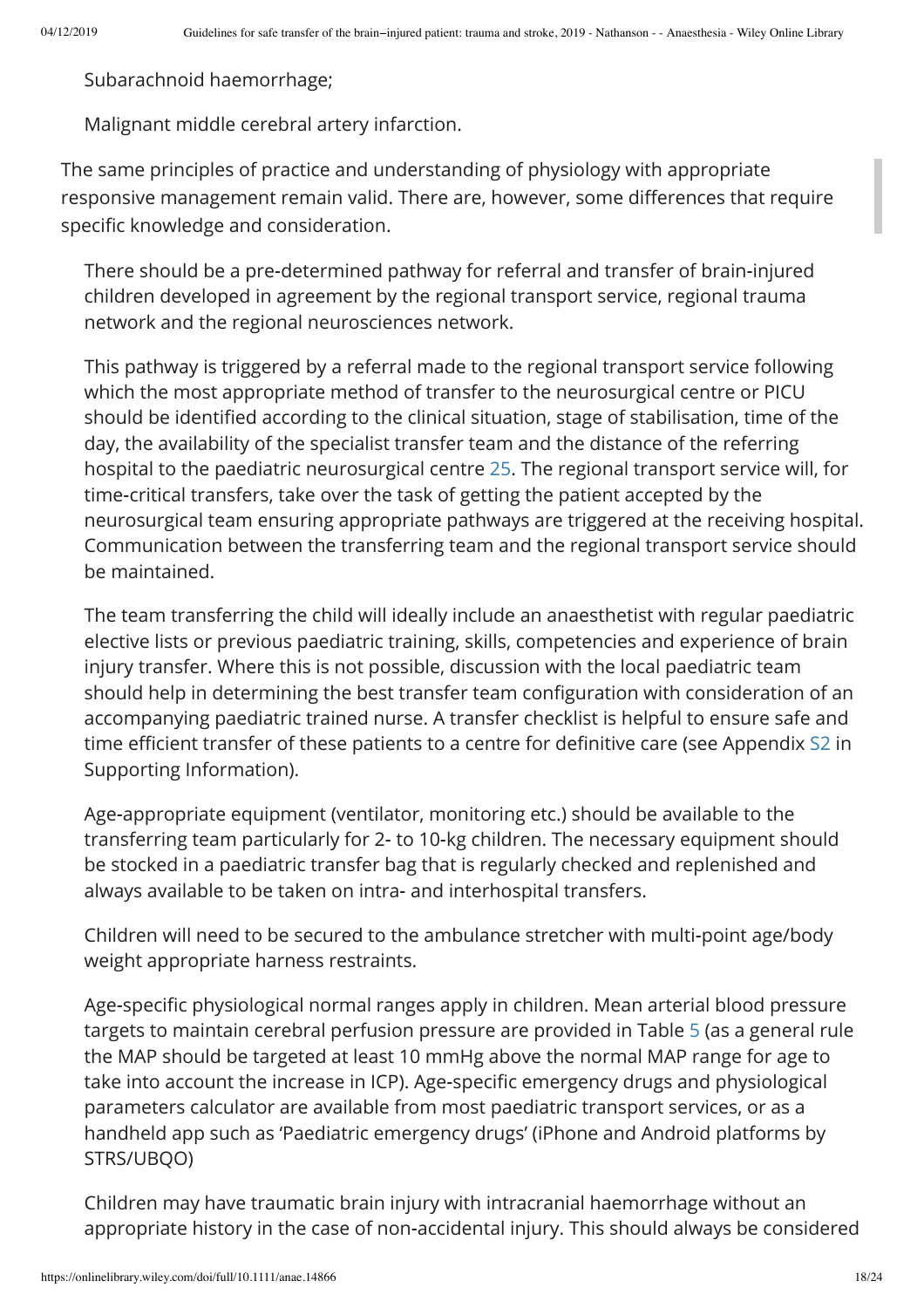in a child with neurological presentation. In children with non-accidentally inflicted head injury, unrevealed bleeding from solid organ injury should be considered in a haemodynamically unstable child.

Before induction of anaesthesia in a brain‐injured child, it is wise to consider the use of a bolus of hypertonic saline (2.7–3%, 2–3 ml.kg<sup>-1</sup>) to avoid an associated rise in ICP during predictable PCO $_2$  rise while performing laryngoscopy (i.e. apnoea), and to prevent the potential associated fall in blood pressure related to opioids and induction agents.

Children and young adults have relatively less available space around the brain during the brain growth period (until the age of 20), and small changes in intracranial volume have potentially dramatic clinical consequences. Osmotherapy (preferably hypertonic saline boluses or mannitol 20%) should be available and accompany the child and team during transfer. Indications for osmotherapy are summarised in the transfer checklist (see Appendix S2 in Supporting Information).

Young children are more rapidly prone to hypoglycaemia. Blood glucose should be measured, recorded and managed in the normal range using isotonic saline solution with added glucose (either 5% or 10% depending on the clinical need) as maintenance fluid (with a 50–60% restriction on standard rates of administration) during transfer.

In a child with obstructive hydrocephalus, in the setting of a blocked VP shunt with signs of raised ICP before transfer, discussion should be held with the neurosurgical team regarding sterile aspiration of the VP shunt reservoir (5-10 ml removed using a butterfly needle and three‐way tap).

Acceleration and deceleration in a fast‐moving emergency vehicle may have profound effects on an unstable child's haemodynamics with acceleration causing systemic hypotension and deceleration causing ICP spikes. Both are deleterious to a child's neurological condition. There should be a discussion between the clinical team and the ambulance technician to determine an appropriate driving style to ensure stability of a patient during an urgent transfer.

The eyes of a child with a neurosurgical emergency should not be taped closed (in order to permit regular pupillary examination); however, attention to corneal drying should be addressed with regular moisturising eye drops, or saline if this cannot be achieved.

Where possible (and space allows) a parent should be asked to accompany the child in the ambulance. This requires the parents to adhere to the rules set by the team for transfer. The parent should be pre‐warned of anticipated instability and even death of the child. The presence of a parent means that consent for surgery can be taken at the receiving institution without delay. The presence of the parent in the ambulance is a team decision.

# **Audit and quality improvement**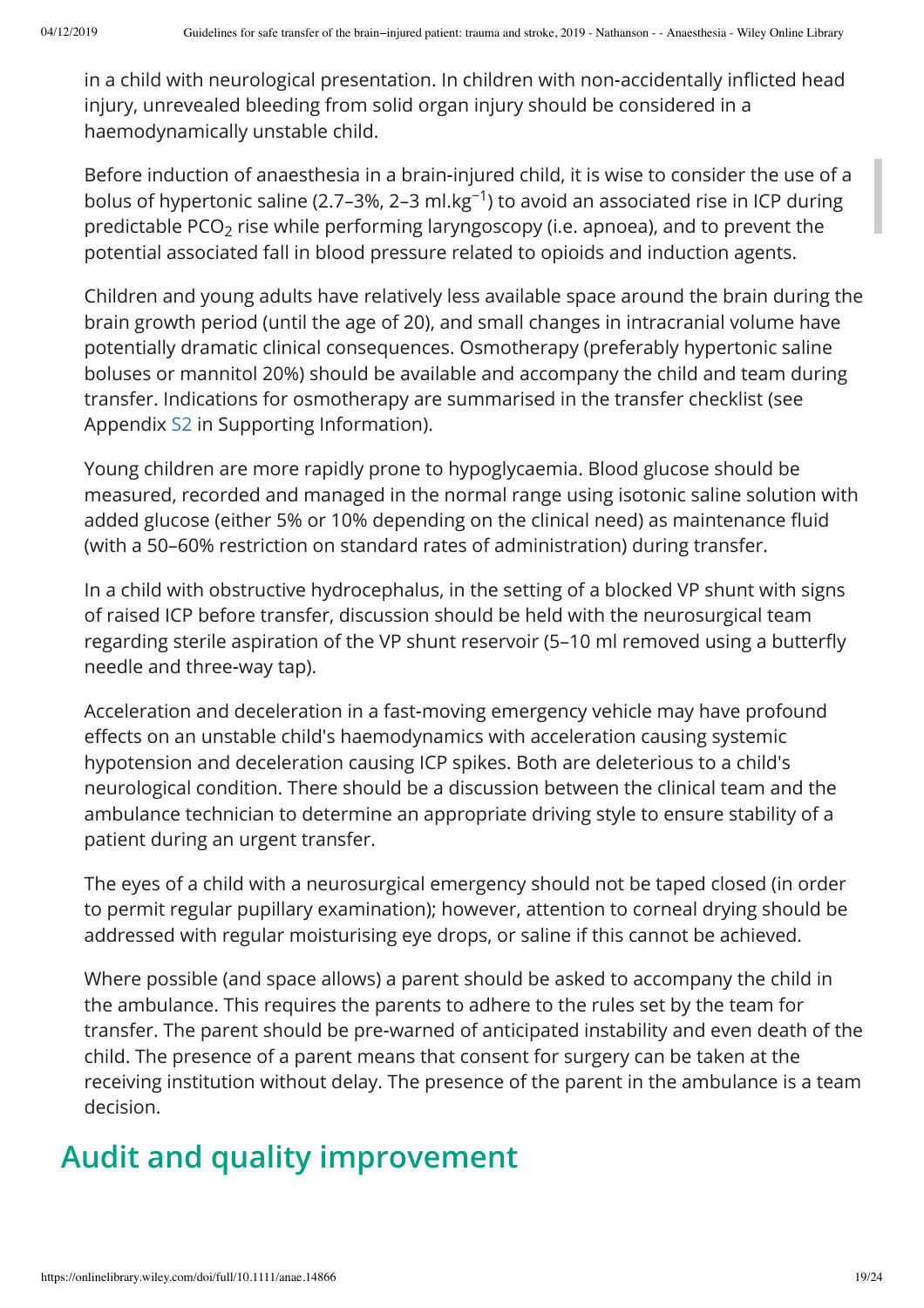It is important to involve those who care for these patients (and their transfers) in regular intra‐ and interdepartmental audit. This will include emergency department personnel, anaesthetists, critical care staff, paramedics, etc. Participation of the neurosciences unit in such audit is particularly valuable. In particular, the quality of transfers should be audited (see Table **6**), and critical incidents recorded and reviewed. Such information is invaluable in refining and improving local transfer protocols.

**Table 6.** Suggested metrics for local audit/quality improvement

| Clinician accompanying patient is suitably trained in transfers           |
|---------------------------------------------------------------------------|
| Patient's trachea intubated if $GCS \leq 8$ before departure              |
| If intubated, capnography used during the transfer and all values 4-5 kPa |
| Arterial blood gas measurement performed before departure                 |
| Blood sugar $6-10$ mmol. $I^{-1}$                                         |
| $MAP \geq 90$ mmHg at all times in patients with isolated TBI             |
| Sedation, if used, administered by continuous i.v. infusion               |
| Pupillary size and reaction during transfer recorded                      |
| Written record of vital sign observations                                 |
| Time from acceptance by receiving unit to departure from sending unit     |
|                                                                           |

Paediatric transfers are high‐risk and should be jointly reviewed among the referring, receiving hospitals and the regional transport team using local governance arrangements and lessons learnt should be shared with all stakeholders.

# **Acknowledgements**

The Working Party wishes to thank all those who have contributed to the development of this guideline. In particular, we thank Drs S. Riphagen and R. Padmanabhan of the Paediatric Intensive Care Society for their considerable assistance. No external funding or competing interests declared.

| <b>Supporting Information</b> |             |  |
|-------------------------------|-------------|--|
|                               |             |  |
| Filename                      | Description |  |
|                               |             |  |
|                               |             |  |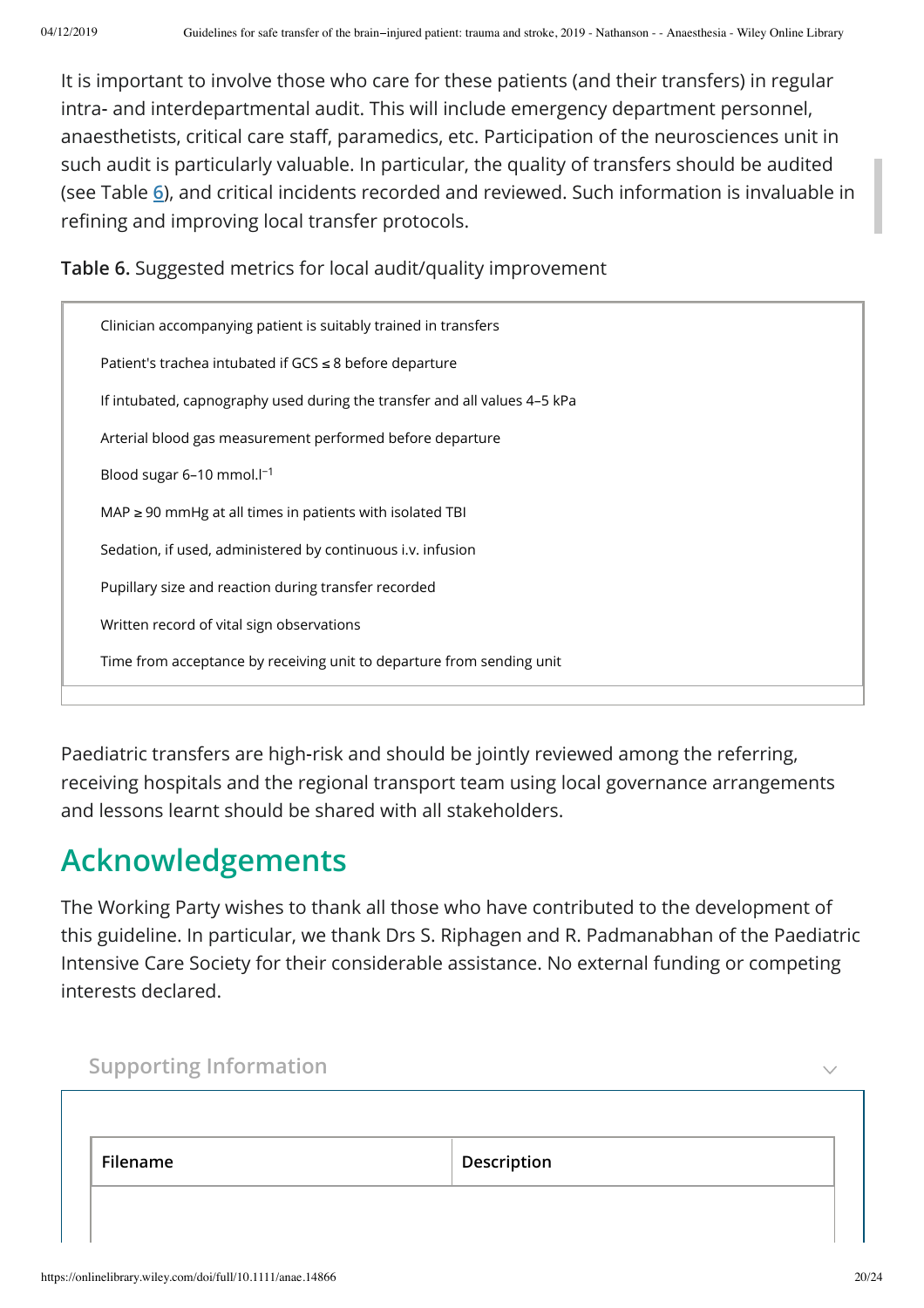| Filename                                     | Description                                                                                                                                                                                          |
|----------------------------------------------|------------------------------------------------------------------------------------------------------------------------------------------------------------------------------------------------------|
| anae14866-sup-0001-AppendixS1-S2.docx Word   | Checklist to be completed before                                                                                                                                                                     |
| document, 22.7 KB                            | commencing a transfer.                                                                                                                                                                               |
|                                              | Paediatric time-critical neurosurgical                                                                                                                                                               |
|                                              | transfer checklist.                                                                                                                                                                                  |
| to the corresponding author for the article. | Please note: The publisher is not responsible for the content or functionality of any supporting<br>information supplied by the authors. Any queries (other than missing content) should be directed |

#### **References**

1 SBNS Society of British Neurological Surgeons Care Quality Statement. 2015. www.sbns.org.uk/index.php/download\_file/view/975/87 (accessed 23/04/2018). Google Scholar

2 Wahlgren N, Moreira T, Michel P, et al. Mechanical thrombectomy in acute ischemic stroke. *International Journal of Stroke* 2016; **11**: 134– 47. Crossref | PubMed | Web of Science® | Google Scholar

3 Wijdicks EFM, Sheth KN, Carter BS, et al. Recommendations for the management of cerebral and cerebellar infarction with swelling. A statement for healthcare professionals from the American Heart Association/American Stroke Association. *Stroke* 2014; **45**: 1222– 38. Crossref | PubMed | Web of Science® | Google Scholar

4 Intercollegiate Stroke Working Party. *National clinical guidelines for stroke*, 5th edn. London: Royal College of Physicians, 2016. http://www.strokeaudit.org/SupportFiles/Documents/Guidelines/2016-National-Clinical-Guideline-for-Stroke-5t-(1).aspx (accessed 23/04/2018). Google Scholar

5 Berkhemer OA, Fransen PSS, Beumer D, et al. A randomized trial of intra‐arterial treatment for acute ischemic stroke. *New England Journal of Medicine* 2015; **372**: 11– 20. Crossref | CAS | PubMed | Web of Science® | Google Scholar

6 White PW, Bhalla A, Dinsmore J, et al. Standards for providing safe acute ischaemic stroke thrombectomy services. *Clinical Radiology* 2017; **72**: 175.e1– 9. Crossref | CAS | Web of Science® | Google Scholar

 $\checkmark$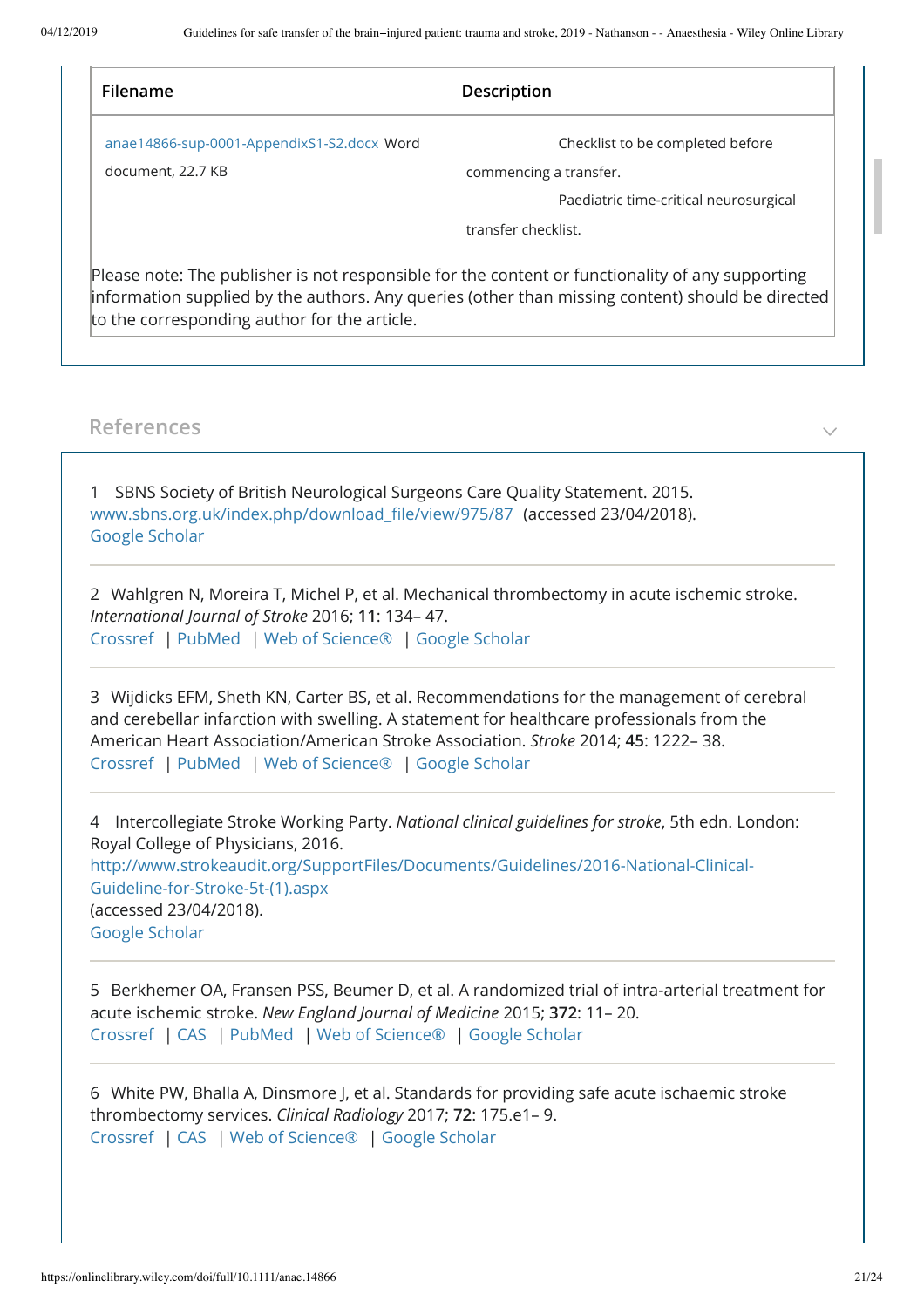7 NHS Choices. Urgent and emergency care services in England. https://www.nhs.uk/NHSEngland/AboutNHSservices/Emergencyandurgentcareservices/Pages/Ma jortraumaservices.aspx (accessed 23/04/2018). Google Scholar

8 Bourn S, Wijesingha S, Nordmann G. Transfer of the critically ill adult patient. *British Journal of Anaesthesia Education* 2018; **18**: 63– 8. Google Scholar

9 Checketts MR, Alladi R, Ferguson K, et al. Recommendations for standards of monitoring during anaesthesia and recovery 2015. *Anaesthesia* 2016; **71**: 85– 93. Wiley Online Library | CAS | PubMed | Web of Science® | Google Scholar

10 Prottengeier J, Moritz A, Heinrich S, Gall C, Schmidt J. Sedation assessment in a mobile intensive care unit: a prospective pilot‐study on the relation of clinical sedation scales and the bispectral index. *Critical Care* 2014; **18**: 615. Crossref | PubMed | Web of Science® | Google Scholar

11 Lockey DJ, Crewdson K, Davies G, et al. Association of Anaesthetists: safer pre‐hospital anaesthesia 2017. *Anaesthesia* 2017; **72**: 379– 90. Wiley Online Library | CAS | PubMed | Web of Science® | Google Scholar

12 Bucher J, Koyfman A. Intubation of the neurologically injured patient. *Journal of Emergency Medicine* 2015; **49**: 920– 7. Crossref | PubMed | Web of Science® | Google Scholar

13 Zeiler FA, Teitelbaum J, West M, Gillman LM. The ketamine effect on ICP in traumatic brain injury. *Neurocritical Care* 2014; **21**: 163– 73. Crossref | CAS | PubMed | Web of Science® | Google Scholar

14 Wiles MD. Blood pressure in trauma resuscitation: 'pop the clot' vs. 'drain the brain'? *Anaesthesia* 2017; **72**: 1448– 55. Wiley Online Library | CAS | PubMed | Web of Science® | Google Scholar

15 Hajat Z, Ahmad N, Andrzejowski J. The role and limitations of EEG‐based depth of anaesthesia monitoring in theatres and intensive care. *Anaesthesia* 2017; **72**: 38– 47. Wiley Online Library | PubMed | Web of Science® | Google Scholar

16 Ertmer C, Van Aken H. Fluid therapy in patients with brain injury: what does physiology tell us? *Critical Care* 2014; **18**: 119.

Crossref | PubMed | Web of Science® | Google Scholar

17 Gantner D, Moore EM, Cooper DJ. Intravenous fluids in traumatic brain injury: what's the solution? *Current Opinion in Critical Care* 2014; **20**: 385– 9.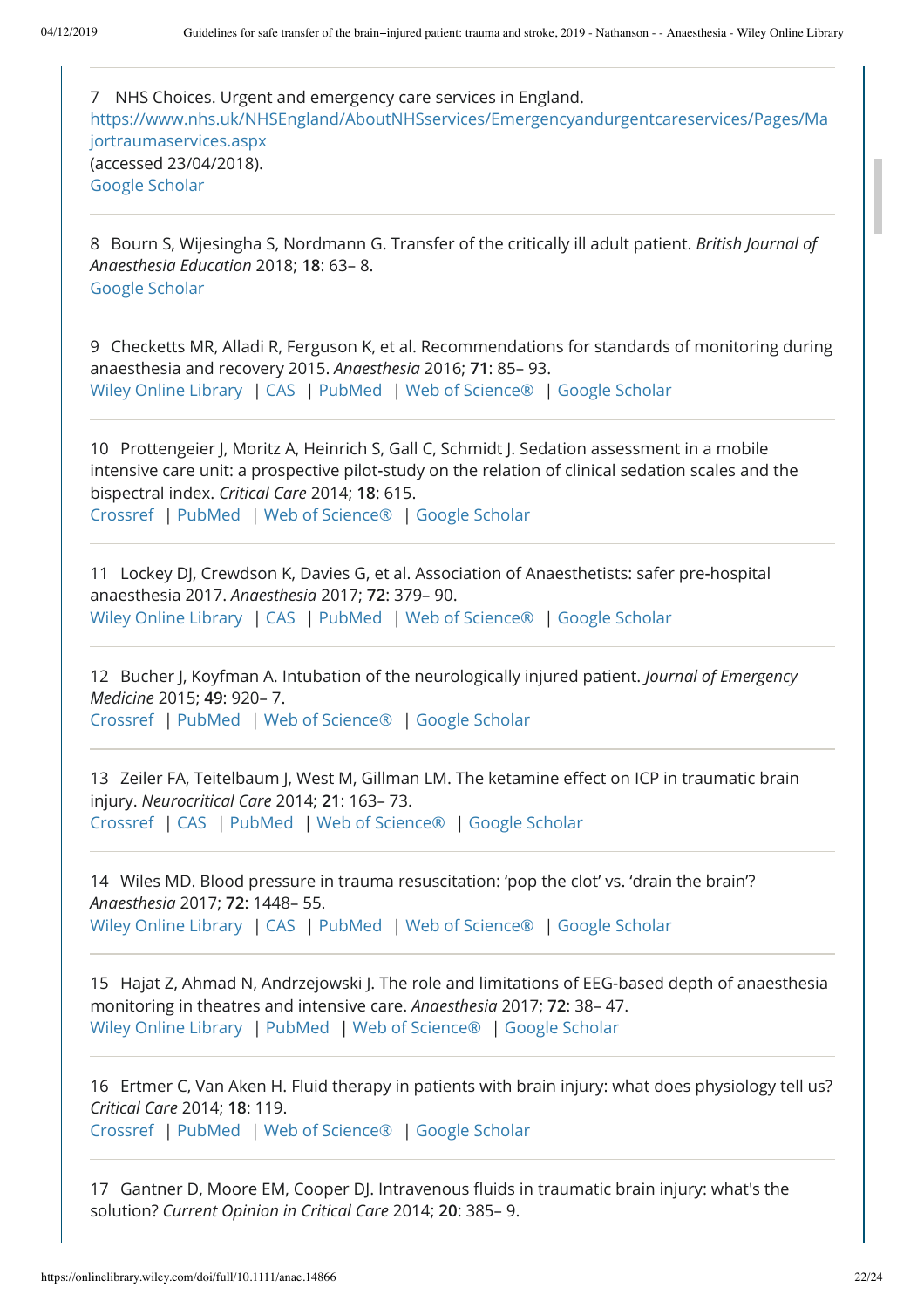Crossref | PubMed | Web of Science® | Google Scholar

18 Hemphill JC, Greenberg SM, Anderson CS, et al. Guidelines for the management of spontaneous intracerebral hemorrhage: a guideline for healthcare professionals from the American Heart Association/American Stroke Association. *Stroke* 2015; **46**: 2032– 60. Crossref | PubMed | Web of Science® | Google Scholar

19 Davis M, Menon B, Baghirzada LB, et al. Anaesthetic management and outcome in patients during endovascular therapy for acute stroke. *Anesthesiology* 2012; **116**: 396– 405. Crossref | CAS | PubMed | Web of Science® | Google Scholar

20 Diringer MN, Bleck TP, Hemphill JC, et al. Critical care management of patients following aneurysmal subarachnoid hemorrhage: recommendations from the Neurocritical Care Society's Multidisciplinary Consensus Conference. *Neurocritical Care* 2011; **15**: 211– 40. Crossref | PubMed | Web of Science® | Google Scholar

21 Paediatric Intensive Care Audit Network Annual Report 2017. https://www.picanet.org.uk/Audit/Annual-Reporting/PICANet\_2017\_Annual\_Report\_Summary\_v1.0\_FINAL.pdf (accessed 23/04/2018). Google Scholar

22 Ramnarayan P, Thiru K, Parslow RC, Harrison DA, Draper ES, Rowan KM. Effect of specialist retrieval teams on outcomes in children admitted to paediatric intensive care units in England and Wales: a retrospective cohort study. *Lancet* 2010; **376**: 698– 70. Crossref | PubMed | Web of Science® | Google Scholar

23 Joint Statement from the Society of British Neurological Surgeons (SBNS) and the Royal College of Anaesthetists (RCoA) regarding the provision of emergency paediatric neurosurgical services. 2010.

https://www.rcoa.ac.uk/news-and-bulletin/rcoa-news-and-statements/statement-provision-ofemergency-paediatric-neurosurgical (accessed 23/04/2018). Google Scholar

24 Royal College of Paediatrics and Child Health. Stroke in childhood: clinical guideline for diagnosis, management and rehabilitation. 2017. https://www.rcpch.ac.uk/system/files/protected/page/20170601 Stroke in Childhood - Full Clinical Guideline v3.4 FINAL.pdf (accessed 23/04/2018). Google Scholar

25 Dieppe C, Lo TY, McFadzean J, Rowney DA. Specialist team retrieval of head injured patients: fact, fiction, or formula? *Intensive Care Medicine* 2009; 35: 334– 8. Crossref | PubMed | Web of Science® | Google Scholar